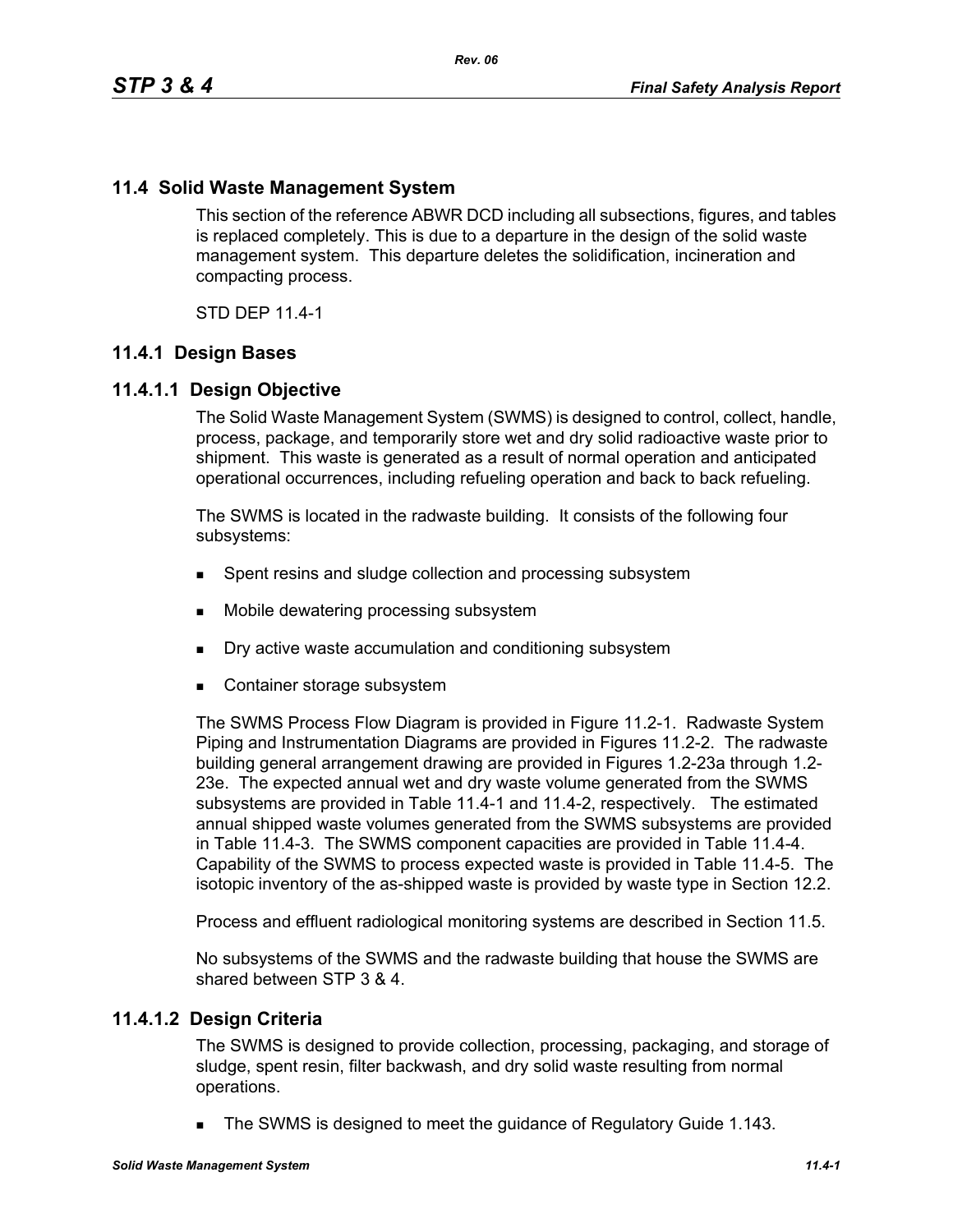- The SWMS is designed to keep the exposure to plant personnel "as low as reasonably achievable" (ALARA) during normal operation and plant maintenance, in accordance with Regulatory Guide 8.8.
- The SWMS is designed to package solid waste in Department of Transportation (DOT)-approved containers for off-site shipment and burial.
- The SWMS is designed to prevent the release of significant quantities of radioactive materials to the environment so as to keep the overall exposure to the public within 10 CFR 20 limits.
- The SWMS is designed to package the wet and dry types of radioactive solid waste for off-site shipment and burial, in accordance with the requirements of applicable NRC and Department of Transportation (DOT) regulations, including 10 CFR 61, 10 CFR 71 and 49 CFR 171 through 180, as applicable. This design results in radiation exposures to individuals and the general population within the limits of 10 CFR 20.
- The seismic and quality group classification and corresponding codes and standards that apply to the design of the SWMS components and piping, and the structures housing the SWMS are discussed in Section 3.2.
- **The non-safety related SSC Quality Control Programs for the SWMS is described** in the STP 3 & 4 Quality Assurance Program description in section 17.5S..
- On-site storage space for 6-month's volume of packaged waste is provided in the radwaste building. Radioactive Waste produced at STP 3 & 4 will normally be shipped to a licensed facility for disposal. However, should disposal circumstances change, an Onsite Staging Facility (OSF) as described in the Unit 1 & 2 UFSAR Section 11.4 is available to provide a staging area for the waste generated.
- All atmospheric collection and storage tanks are provided with an overflow connection at least the size of the largest inlet connection. The overflow is connected below the tank vent and above the high-level alarm setpoint. Each tank room is designed to contain the maximum liquid inventory in the event that the tank ruptures per NUREG-0800, Standard Review Plan, BTP 11-6. Each tank compartment is stainless steel-lined up to a height equivalent to the tank capacity in the room as described in Section 15.7.3.1.
- **The SWMS has no safety-related function. There is no liquid plant discharge from** the SWMS. Failure of the subsystem does not compromise any safety-related system or component nor does it prevent shutdown of the plant. No interface with the safety-related electrical system exists.

Radionuclide influents to the SWMS are presented in Section 12.2. Any resultant gaseous and liquid wastes are routed to other plant sections. Gaseous radionuclides from the SWMS are processed by the monitored radwaste building ventilation system. The monitored ventilation system is described in Section 9.4 and Section 11.5. Liquid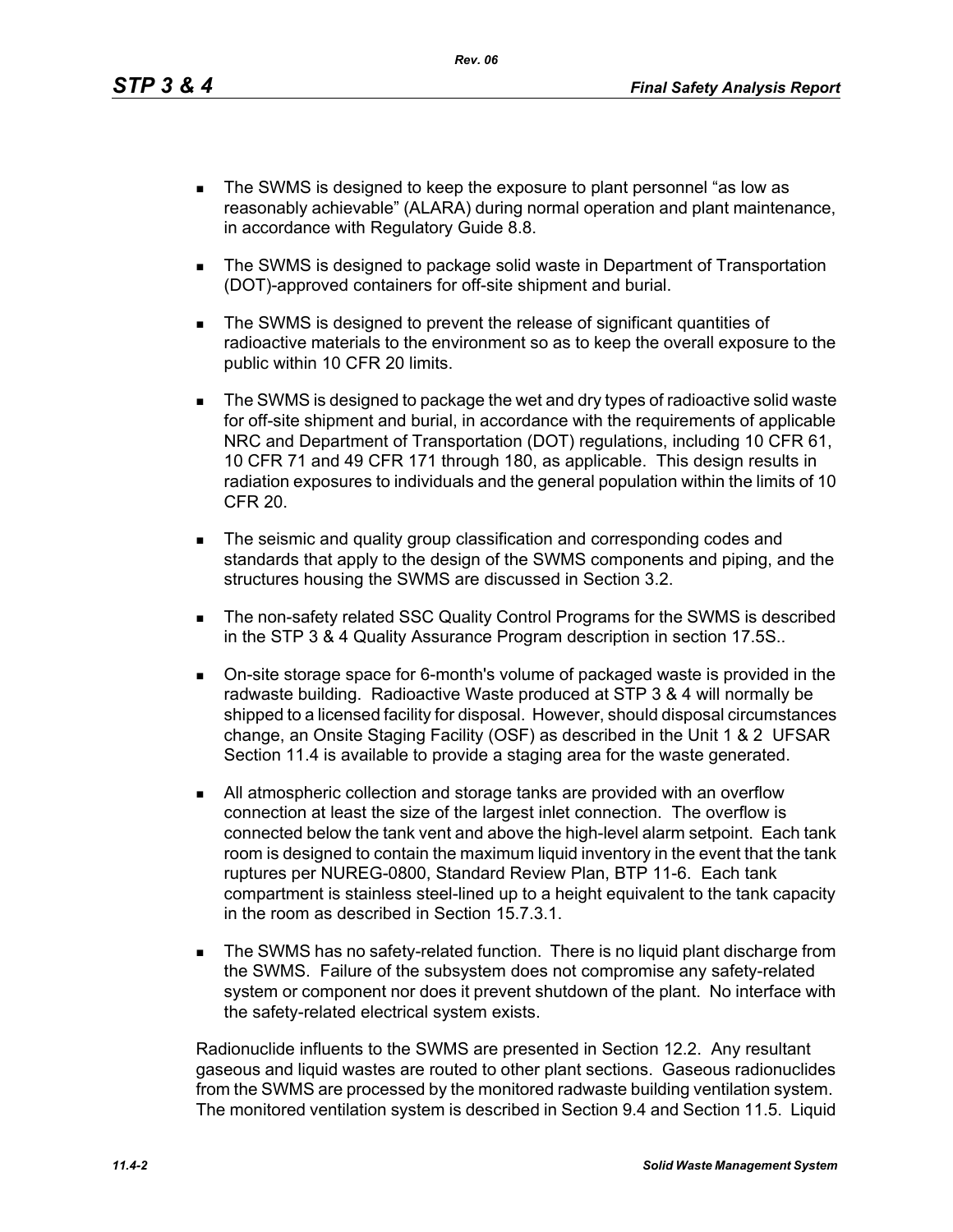waste is processed by the monitored LWMS system as described in Section 11.2. Process and effluent radiological monitoring systems are described in Section 11.5.

Section 12.3 describes systems to detect conditions that may result in excessive radiation levels per Title 10 Code of Federal Regulations Part 50, Appendix A, GDC 63. Section 11.5 describes systems to monitor the effluent discharge paths for radioactive material per Title 10 Code of Federal Regulations Part 50, Appendix A, GDC 64.

A description of the SWMS design features addressing 10 CFR 20.1406 requirements for permanently installed systems is in Subsection 11.2.1.2.4. These design features apply to the SWMS permanent equipment and skid mounted mobile units.

The Area Radiation Monitors for the Radwaste Building spent resins and sludge collection subsystem area, dewatering equipment area, DAW and wet solid waste accumulation area, and high activity waste storage area are depicted on Figure 12.3- 41 and discussed in Subsection 12.3.4.

The mobile dewatering processing equipment is located within the radwaste building as shown in Figure 1.2-23c. Effluents from the SWMS (such as dewatering liquid) are treated by the LWMS. Any airborne activity will be processed through the radwaste building exhaust as discussed in subsection 9.4.6.

STP 3 & 4 is responsible, initially and subsequently, for the identification of mobile/portable LWMS connections that are considered non-radioactive, but later may become radioactive through interfaces with radioactive systems; i.e., a non-radioactive system becomes contaminated due to leakage, valving errors or other operating conditions in radioactive systems. STP 3 & 4 uses operating procedures to ensure the guidance and information in Inspection and Enforcement (IE) Bulletin 80-10 (May 6, 1980) is followed. The SWMS mobile systems are not connected to the potable or sanitary water system. All non-radioactive connections (e.g., makeup water for flushing, service air for sluicing process) to the radwaste system (including the mobile system) contain double isolation e.g., check valves and isolation valve to prevent cross contamination of the non-radioactive system.

Subsection 11.2.1.2.4 addresses the design requirements to minimize contamination of the facility and environment, facilitate decommissioning, and minimize the generation of radioactive waste, in compliance with 10 CFR 20.1406. This includes the design requirements for connections that are considered non-radioactive, but later may become radioactive through interfaces with radioactive systems. 'Minimization' is based on good engineering practice, and/or cost benefit analysis to keep waste generation and dose to as low as reasonably achievable.

# **11.4.2 System Description**

# **11.4.2.1 General Description**

The SWMS controls, collects, handles, processes, packages, and temporarily stores solid waste generated by the plant prior to shipping the waste offsite. The SWMS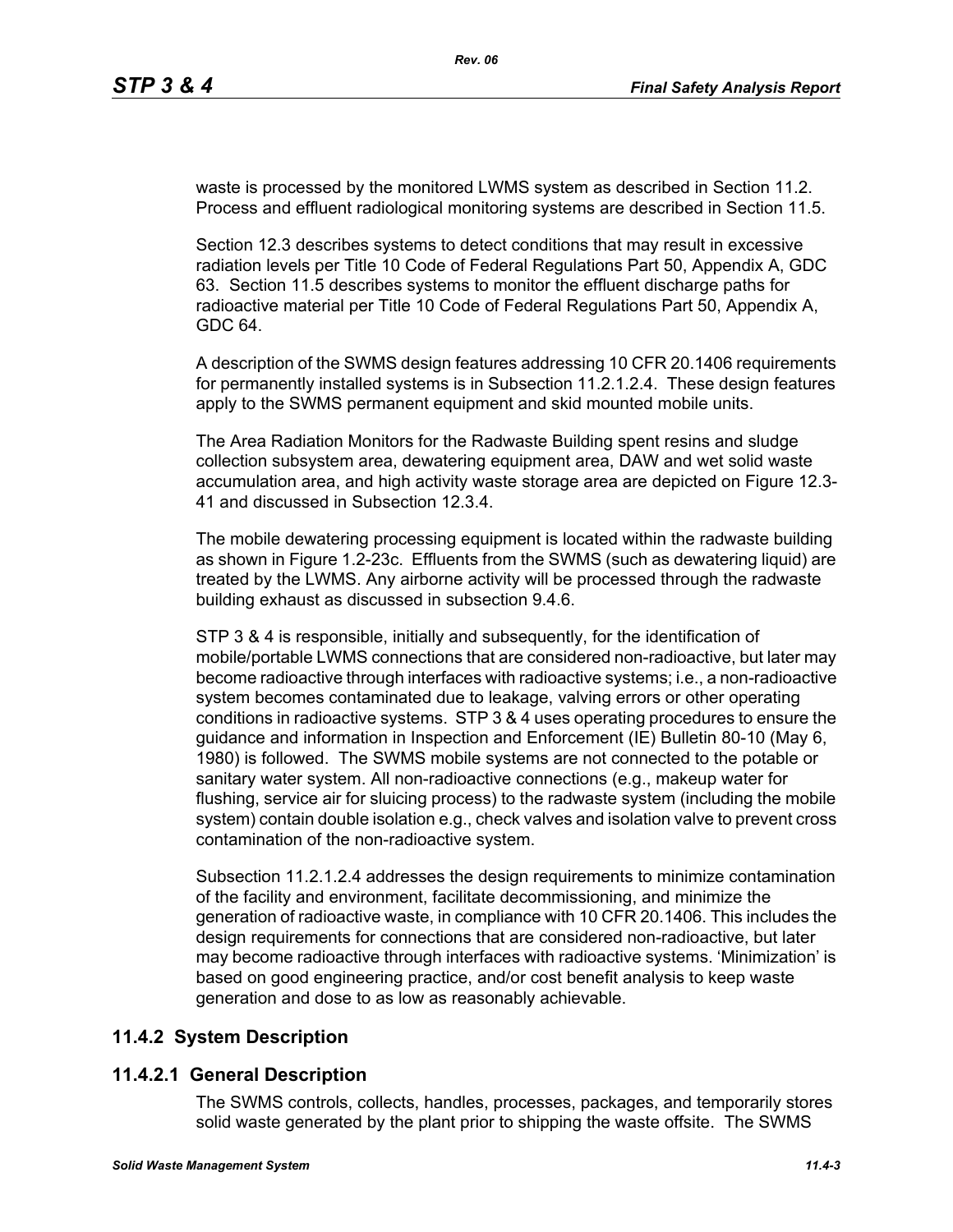processes the filter backwash sludge, reverse osmosis rejects, powdered resin sludge and spent resins generated by the Liquid Waste Management System (LWMS), Reactor Water Cleanup System (CUW), the Fuel Pool Cooling and Cleanup System (FPCS), the Suppression Pool Cleanup System and the Condensate Purification System. Contaminated solids such as High Efficiency Particulate Air (HEPA) and cartridge filters, rags, plastic, paper, clothing, tools, and equipment are also disposed of in the SWMS.

The SWMS is capable of receiving, processing, and dewatering the solid radioactive waste inputs for permanent off-site disposal. Liquids from SWMS operations are sent to the appropriate LWMS section for processing as depicted in Figure 11.2-1 and described in Section 11.2.

# **11.4.2.2 System Operation**

# **11.4.2.2.1 General Requirements**

The SWMS complies with Regulatory Guide 1.143, Revision 2, November 2001, as noted in Subsection 11.4.1. The radwaste building is designed to meet the guidance of Regulatory Guide 1.143. Regulatory Guide 1.143, Section 4.1, instructs that the design of radioactive waste management systems, structures and components should follow the direction in Regulatory Guide 8.8. Demonstration of compliance with Regulatory Guide 8.8, Revision 3, June 1978 is located in Subsection 12.1.1.3 and Subsection 12.3.1.

The SWMS consists of four process subsystems described in Subsections 11.4.2.2.2, 11.4.2.2.3, 11.4.4, and 11.4.5.

# **11.4.2.2.2 Spent Resins and Sludges**

The spent resins and sludge collection subsystem collects the filter backwash sludge, reverse osmosis rejects, powdered resin slurry and spent resin into one of the five tanks in accordance with the waste characteristics. The spent resin and sludge tanks are categorized as follows:

- One CUW Backwash Receiving Tank for receiving CUW and FPCS sludge (spent resin) fitted with a filter in its vent line prior to exhaust to the HVAC system.
- One CF Backwash Receiving Tank for receiving the Condensate Polishing System filter sludge
- One Liquid Waste (LW) Backwash Receiving Tank for receiving the LWMS filter sludge and reverse osmosis rejects
- **Two Spent Resin Storage Tanks for receiving LWMS spent bead resin and** Condensate Purification System spent bead resin

The capability exists to keep the spent resins from the Condensate Purification System and the spent resins from the LWMS ion exchangers in separate spent resin storage tanks for radioactive decay and storage. Excess water from the spent resin storage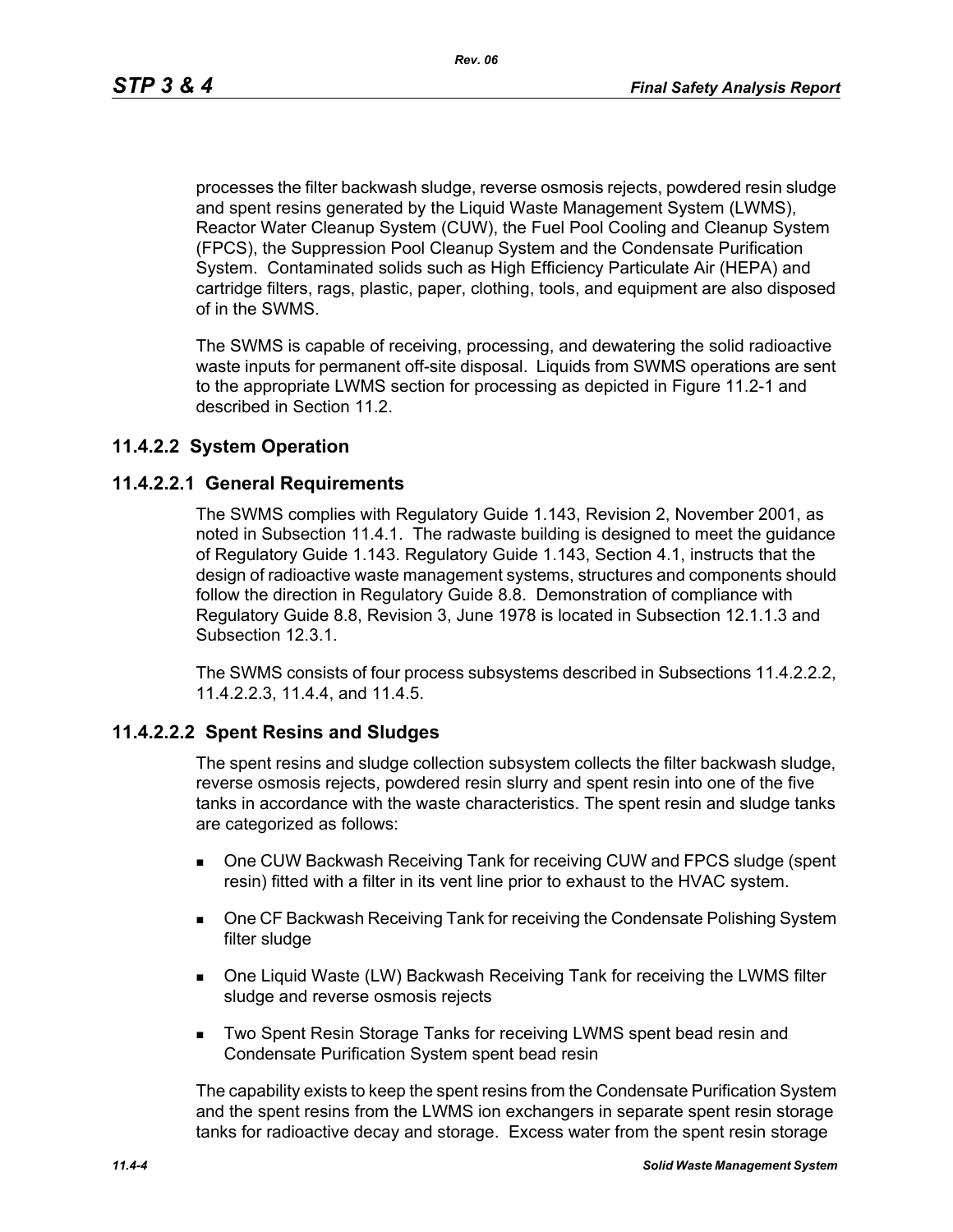tanks is sent to the LCW collector tank or HCW collector tank by a pump. The used condensate polishing resin from the Condensate Purification System may be used in the HCW demineralizer (A) in the high conductivity waste subsystem.

When sufficient spent bead resins have been collected in the spent resin storage tank, they are sent to the mobile dewatering processing subsystem via the spent resin slurry pump. When condensate spent bead resins have been collected in the spent resin storage tank, they are mixed via the spent resin slurry pump and sent to the HCW demineralizer (A) for reuse or to the mobile dewatering processing subsystem via the spent resin slurry pump.

The sludges from the Reactor Water Cleanup (CUW) System, the Fuel Pool Cooling and Cleanup System, the Suppression Pool Cleanup System are collected in the CUW backwash receiving tank. The filter backwashings from the Condensate Polishing System are collected in the CF backwash receiving tank. The sludges from the LWMS are collected in the LW backwash receiving tank. Sludges from powdered resins are transferred to two phase separators.

The capability exists to keep the higher activity sludges and the lower activity sludges in two separate phase separators. The segregation of the high activity sludge and low activity sludge in the phase separators is maintained by administrative control. Excess water from the phase separators is sent to the LCW collector tank or HCW collector tank by a pump.

The two phase separators receive suspended solid slurries from the CUW backwash receiving tank, the CF backwash receiving tank, and the LW backwash receiving tank. The suspended solids are allowed to settle and the residual water is transferred by the phase separator decant pump to the LCW collector tanks or HCW collector tanks for further processing. When sufficient sludges have been collected in the tank, the sludges are mixed and sent to the mobile wet solid waste processing subsystem by the slurry/recirculation sludge pump.

During transfer operations of the spent bead resins, the powdered spent resin slurries and the sludges, the suspended solids are kept suspended by the recirculating process to prevent the suspended solids from agglomerating and possibly clogging lines. Flush connections are provided to prevent resin or slurry possibly clogging of the lines after transfer operations.

The LW backwash receiving tank receives suspended solid slurries from such streams as the filter backwashes and rejects from the reverse osmosis units of the LWMS mobile systems. When sufficient waste has been collected in the tank, the waste is sent to the mobile dewatering processing subsystem by the LW backwash transfer pump or to the phase separator. The rejects from the mobile reverse osmosis system of the LWMS collected in the LW backwash receiver tank may be sent to the HCW demineralizer (A) by the LW backwash transfer pump to be treated using the condensate resin prior to disposal.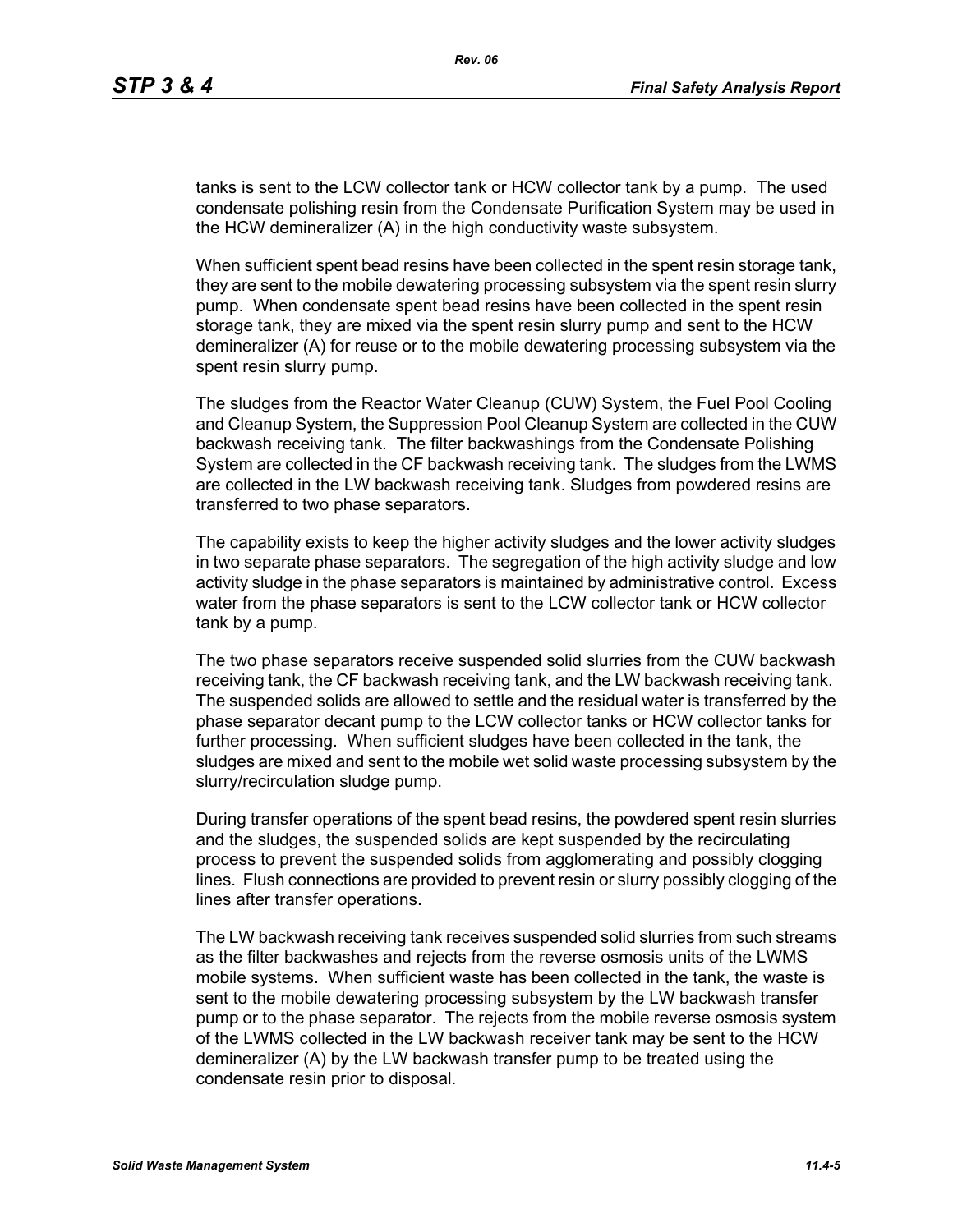# *Mobile Dewatering Processing Subsystem*

The mobile dewatering processing subsystem consists of a dewatering station for high activity sludge and a dewatering station for low activity spent resin and sludge. An empty high integrity container (HIC) is lifted off of a transport trailer and placed in each empty dewatering station. The tractor/trailer may then be released. The HIC closure lid is removed and placed in a laydown area. Spent cartridge filters may be placed in the HIC at this point, if not shipped in separate containers.

Next, the fill head is positioned over the HIC with a crane. The fillhead assembly is provided with a level detection system, a camera and light assembly, a mechanical level indicator and a temperature measurement. The fill head closed circuit television camera allows for remote viewing of the fill operation. The level detection system will automatically close the waste control valve on high level. The HIC is then filled with designated wet solid waste. The capability to obtain samples during the fill operation is provided. A radiation monitor on the transfer line to the HIC allows for the monitoring of the dose rate of the slurry being added to the HIC.

Excess water is removed from the HIC and sent by a pump to the HCW collector tank that is in the receiving mode. Sufficient water is removed to ensure there is very little or no free standing water left in the HIC to meet burial site or offsite processors waste acceptance criteria. Drying of the HIC contents may also be performed with heated air or pressure reduction. Condensate from drying is drained to the LWMS. The HICs are vented to the radwaste building HVAC system.

The fill head is then removed and placed in a laydown area. The closure head is then placed on the HIC. The HIC is inspected to insure the surface is clean before it is moved to the temporary storage area. The HIC is provided with a passive vent to prevent gas buildup. Radiation shielding is provided around the HIC stations.

The estimated annual shipped waste volumes from processing wet solid wastes are presented in Table 11.4-3. The mobile dewatering processing subsystem is connected to the SWMS tanks and pumps as shown in Figure 11.2-2 (Sheet 17 of 36).

# **11.4.2.2.3 Dry Active Waste (DAW)**

Dry solid wastes consist of air filters, miscellaneous paper, rags, etc., from contaminated areas; contaminated clothing, tools, and equipment parts that cannot be effectively decontaminated; and solid laboratory wastes. The off gas system activated carbon is rejuvenated by the off gas system and does not normally generate dry solid waste. Project specific actions will be developed regarding the removal, replacement, and processing of off gas activated carbon in the unlikely event that significant quantity of off gas system activated carbon requires replacement during the life of the plant. The activity of much of the dry solid wastes is low enough to permit handling by contact. These wastes are collected in containers or bags located in appropriate areas throughout the plant, as dictated by the volume of wastes generated during operation and maintenance. The filled containers or bags are sealed and moved to controlledaccess enclosed areas for temporary storage.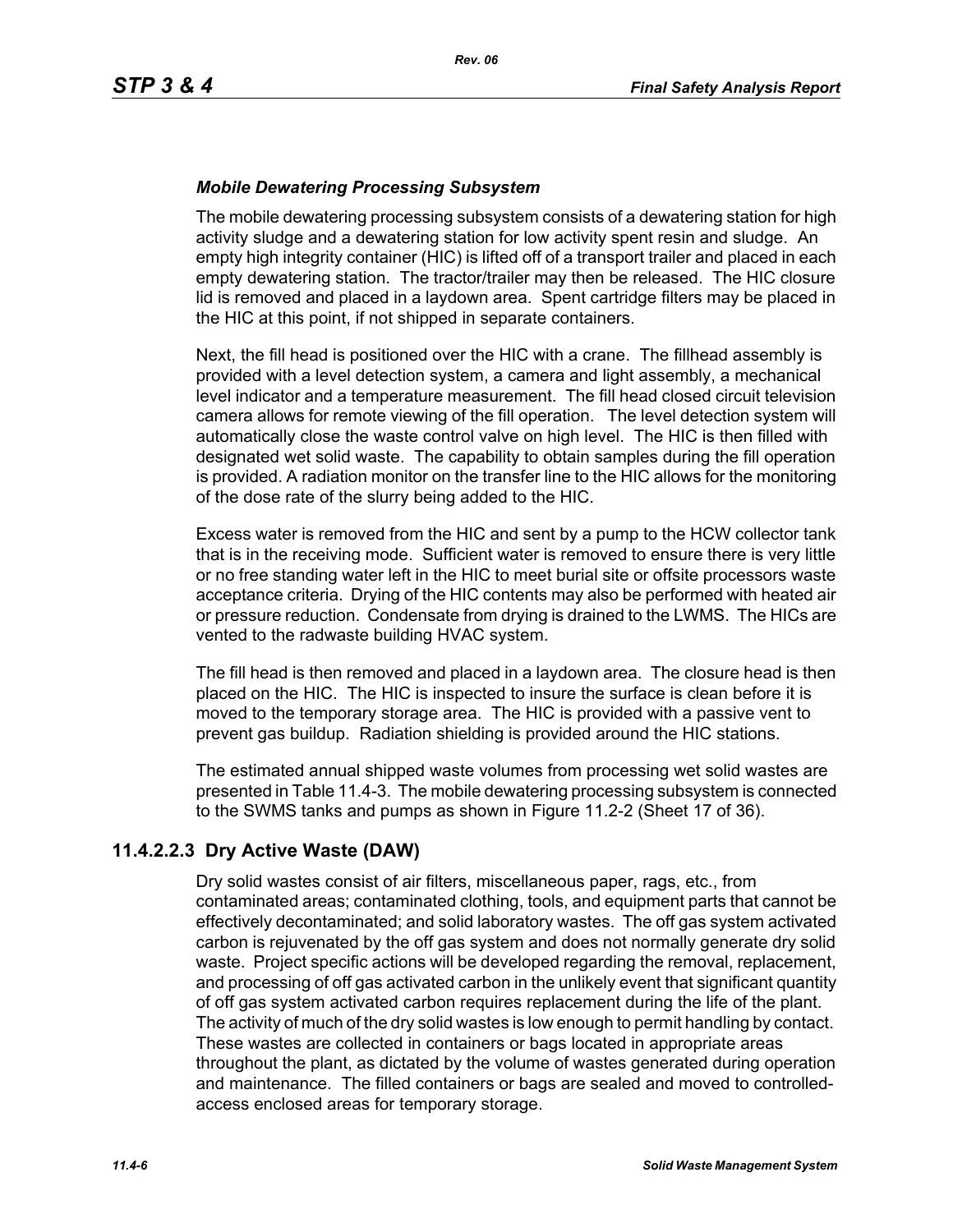Most dry waste is expected to be sufficiently low in activity to permit temporary storage in unshielded, cordoned-off areas. Dry Active Waste (DAW) is sorted and packaged in a suitably sized container that meets DOT requirements for shipment to either an offsite processor or for ultimate disposal. The DAW is normally separated into three categories: non-contaminated wastes (clean), contaminated metal wastes, and the other wastes, i.e., clothing, plastics, HEPA filters, components, etc. Higher dose rate DAW is separated from other DAW to reduce dose during handling and facilitate shipment of shielded containers. Non-contaminated (clean) materials identified during the sorting process are removed for plant reuse or general debris disposal.

In some cases, large pieces of miscellaneous waste are packed into larger boxes. Because of its low activity, this waste can be stored until enough is accumulated to permit economical transportation to an off-site burial ground for final disposal.

The capability exists to bring a shipping container into the radwaste building truck bay. Bagged DAW can be directly loaded into the shipping container for burial or processing in off-site facilities. A weight scale is provided to ensure optimum shipping/disposal weight of the shipping container.

Cartridge filters that are not placed in HICs are placed in suitability-sized containers meeting DOT requirements.

The estimated shipped waste volumes from processing DAWs are presented in Table 11.4-3.

# **11.4.2.2.4 Environmental and Exposure Control**

During the operation of the wet waste processing and dewatering equipment, the individual component vent systems assure that dust or contaminated air are not released to the work spaces.

# **11.4.2.2.5 Malfunction Analysis**

The process system is protected from component failure and operator error through a series of safety measures. These safety measures include:

- **EXECT** Verification that the fillhead dewatering assembly is properly covering the container prior to start of filling and dewaterign process
- High level alarm with automatic waste control valve shutoff
- **Remote viewing of the container during filling and dewatering processes using a** camera and light assembly
- Verification of the waste radiation dose rate using a radiation monitor on the transfer line to the container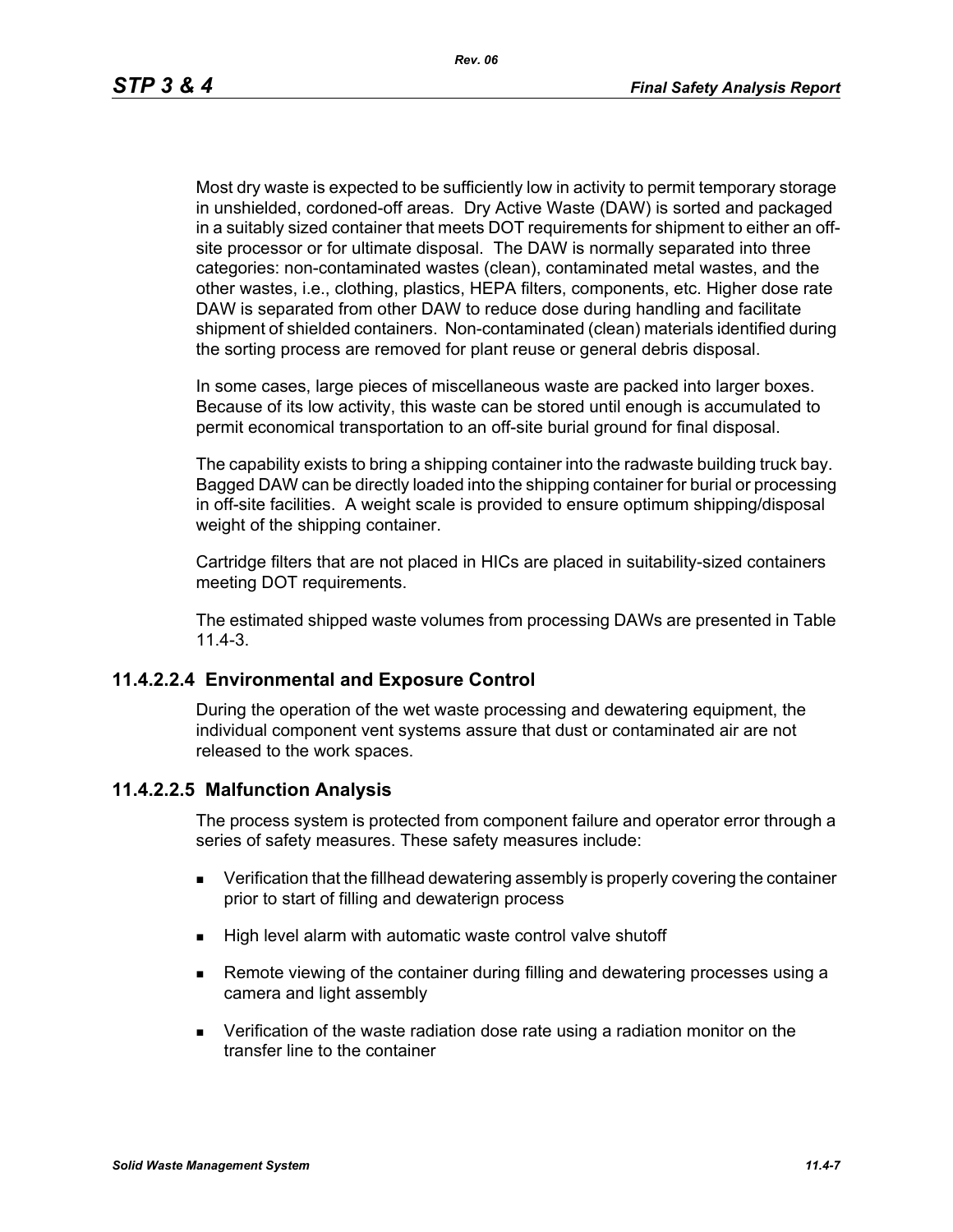# **11.4.2.2.6 Shipment**

Waste is classified as A, B, or C and meet the requirements of the waste treatment facility or repository per 10 CFR 61.55 and 61.56. The packaging and shipment of radioactive solid waste for disposal will be in compliance with 10 CFR 20 Appendix G and 49 CFR 173, Subpart I. The expected annual volumes of solid radioactive waste to be shipped offsite for each unit are estimated in Table 11.4-3. The number and types of containers required to ship this volume of waste are estimated in Table 11.4-6. Specific container types are determined by STP 3 & 4 operating procedures and may be different from the containers identified in Table 11.4-6. It is expected that all of the dry waste and more than 90% of the wet waste will be Class A waste. The remaining waste will be Class B waste. Number of shipments is determined by STP to support plant operations.

# **11.4.2.2.7 Contingencies for Class B and C Wastes**

It is expected that Class B and C wastes will constitute about 5% of the low level radioactive waste (LLRW) that will be generated by the plant, with the balance being Class A waste (with small amounts of greater than Class C wastes that are subject to separate disposal provisions). As of July 1, 2008, the LLRW disposal facility in Barnwell, South Carolina is no longer accepting Class B and C waste from sources in states such as Texas that are outside of the Atlantic Compact. However, the disposal facility in Clive, Utah, is still accepting Class A waste from out of state.

STP 3 & 4 plans to load fuel in 2015 and begin operation no earlier than 2016 and therefore will not be generating Class B and C waste until then. Typically it takes about a year after fuel load before a sufficient quantity of B/C waste is generated to warrant a shipment for disposal. By that time, it is probable that a commercial disposal facility for the Texas Compact will be available to accept Class B and C waste from sources in Texas. In particular, in 2004, Waste Control Specialists applied for a license from the Texas Commission on Environmental Quality (TCEQ) to develop a disposal facility in Andrews County, Texas for Class A, B and C waste.

However, in the event that there are no disposal facilities that will accept Class B and C wastes from sources in Texas at the time the plant begins operation, there are several options available for storage of such waste pending shipment offsite once a disposal facility becomes available:

As provided in the Section 11.4.1.2, STP 3 & 4 Radwaste Building is designed to have 6 months of storage capacity for LLRW. Since Class B and C waste constitute only about 5% of the total LLRW, the Radwaste Building has about 10 years of safe storage capacity if it used solely for storage of Class B and C waste and if Class A waste is promptly shipped offsite. Also the waste tables in Section 11.4 are not based on a volume reduction (VR) process. Hence it is possible to extend this storage time frame by utilizing commercially available off-site waste processors. For example a VR of 8 to 10 is presently being achieved for resins.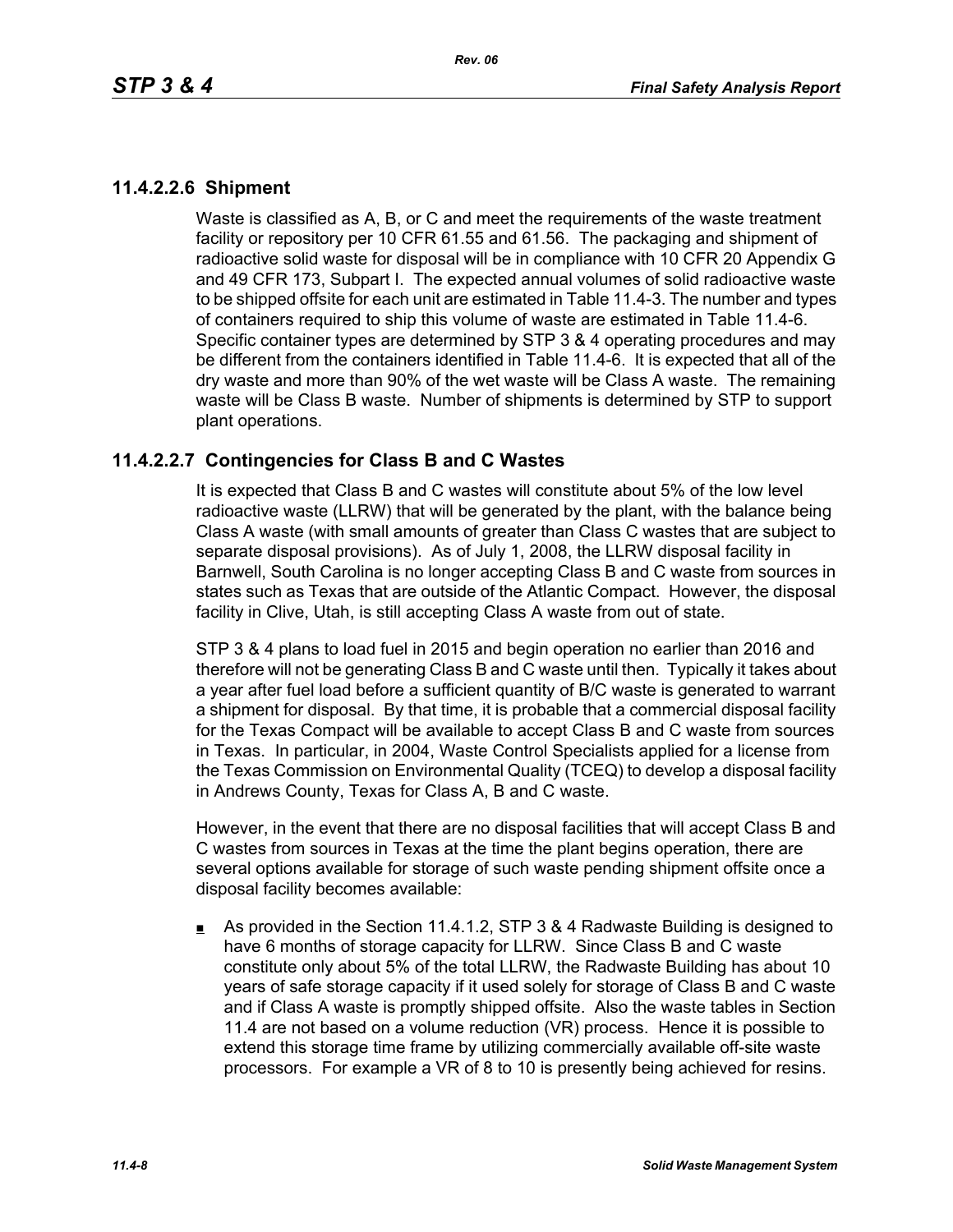- As provided in Section 11.4.1.2, STP 1 & 2 have an Onsite Staging Facility (OSF) that could be used to store waste from STP 3 & 4 if that should become necessary. As explained in the Section 11.4.2.3.2 of the STP 1 & 2 UFSAR, the OSF has a 5 year LLRW storage capacity for Units 1 and 2. If that storage capacity were to be devoted to Class B and C waste, the OSF would have approximately 100 years of safe storage capacity for two units or 50 years for four units, assuming that Class A waste is shipped offsite in the normal course of business. Just as explained above, the storage duration could be extended by utilizing VR.
- If still additional storage capacity were eventually to be needed, STP 3 & 4 could construct storage facilities in accordance with applicable NRC guidance, such as Regulatory Issue Summary (RIS) 2008-12, Considerations for Extended Interim Storage of Low-Level Radioactive Waste by Fuel Cycle and Materials Licenses, and NUREG 0800 Section 11.4.

If STP 3 & 4 were to need to store Class B and C waste for an extended period of time, it would implement the provisions of RIS 2008-12 and NUREG 0800 Section 11.4.

# **11.4.3 COL License Information**

# **11.4.3.1 Plant-Specific Solid Radwaste Information**

The following site-specific supplement addresses COL License Information Item 11.3.

- *(1)* STP 3 & 4 do not utilize an incinerator system.
- *(2)* The wet waste solidification process and the spent resin and sludge dewatering process will result in products that comply with 10 CFR 61.56 for STP 3 & 4 as provided in Radioactive Waste Process Control Program (PCP). The site PCP utilized by Units 1 & 2 is provided with the COL application, and will be implemented by Units 3 & 4. The latest revision will be provided as per the schedule in Table 13.4S-1. The PCP will incorporate the guidance from NEI 07-10A, "Generic FSAR Template Guidance for Process Control Programs (PCP)".
- *(3)* Establishment and implementation of a process control program (PCP) for the dewatering processing of the spent resins and filter sludges for STP 3 & 4 is provided in Radioactive Waste Process Control Program (PCP). The site PCP utilized by Units 1 & 2 is provided with the COL application, and will be implemented by Units 3 & 4. The latest revision will be provided as per the schedule in Table 13.4S-1. The PCP will incorporate the guidance from NEI 07-10A, "Generic FSAR Template Guidance for Process Control Programs (PCP)".
- *(4)* On-site storage space for 6-months volume of packaged waste is provided. Packaged waste includes HICs, shielded filter containers and 55-gallon (200 liter) drums and boxes as necessary. The projected 6-months solid waste containers required to be stored on-site in the radwaste building are summarized in Table 11.4-6. The on-site storage area in the Radwaste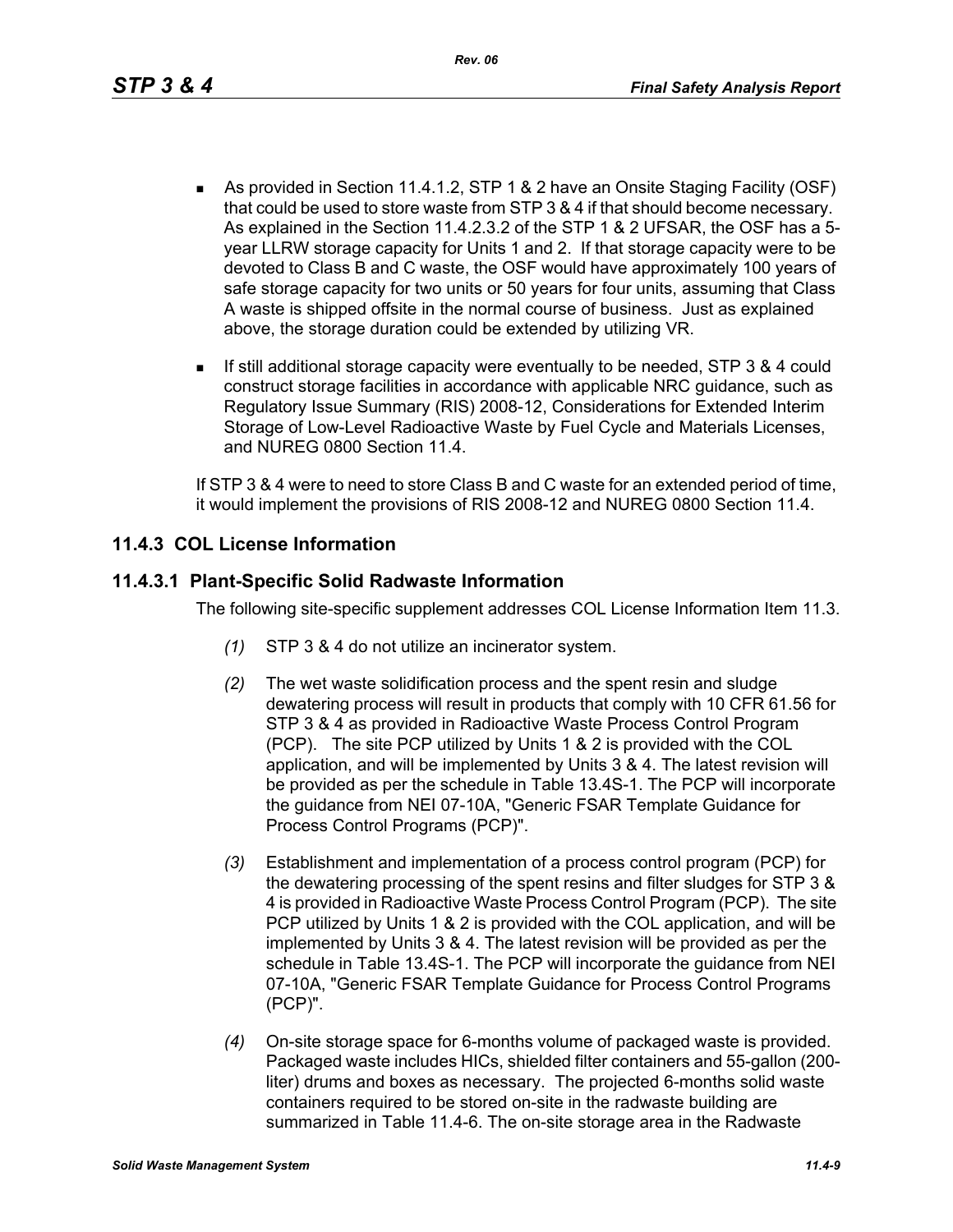Building is located along the left or west wall of the truck bay area shown in Figure 1.2-23c. Moveable shielding is used to shield the high activity containers located in the on-site storage area.

- *(5)* Radioactive waste shipping packages meet the requirements in 10 CFR 71 for STP 3 & 4 as provided in the plant radiation protection program as described in Section 12.5.3.
- *(6)* Based on the as-built design, set points for the liquid discharge radiation monitor are established in Section 11.5

# **11.4.4 Mixed Waste Processing**

STP 3 & 4 is not expected to generate any mixed waste. The mixed waste volumes generated and shipped, if any, are anticipated to be less than or equal to the volumes provided in Table 11.4-3. If mixed waste is generated, it will be collected primarily in 55-gallon collection drums and sent offsite to an appropriately permitted vendor processor. However, should circumstances dictate the storage or disposal of larger quantities of mixed waste, other approved containers, such as HICs, or use of multiple approved containers can be used. Storage and disposal of mixed waste will be in accordance with the facility's NRC license, DOT transportation regulations, EPA mixed waste regulations, state and local regulations and associated permits.

# **11.4.5 Detailed System Component Description**

The major components of the SWMS are as follows:

#### **11.4.5.1 Pumps**

Typically three types of pumps are utilized in the SWMS.

The SWMS process pumps are usually centrifugal or progressive cavity pumps constructed of materials suitable for the intended service. Air-operated diaphragm type pumps are generally utilized in dewatering stations.

Pump codes for the SWMS are per RG 1.143 guidance as shown in Table 11.2-1.

# **11.4.5.2 Tanks**

Tanks are sized to accommodate a sufficient volume of waste sludges or spent resin to fill a HIC. The SWMS tanks are sized for normal plant waste volumes with sufficient excess capacity to accommodate equipment downtime and expected maximum volumes that may occur. Each phase separator is capable of accommodating at least 60 days of waste generation at normal generation rates of powdered resins from the CUW system, FPC System, and the Suppression Pool Cleanup System. Each spent resin storage tank is capable of accommodating at least 30 days of waste generation at normal generation rates of spent resins from the Condensate Polishing System and the LWMS. The LW backwash receiving tank is capable of accommodating at least 30 days of waste generation at normal generation rates of slurries (filter backwashing and reverse osmosis reject) from the LWMS. Table 11.4-5 includes the holdup times for the phase separators, LW backwash receiving tank and the spent resin storage tanks.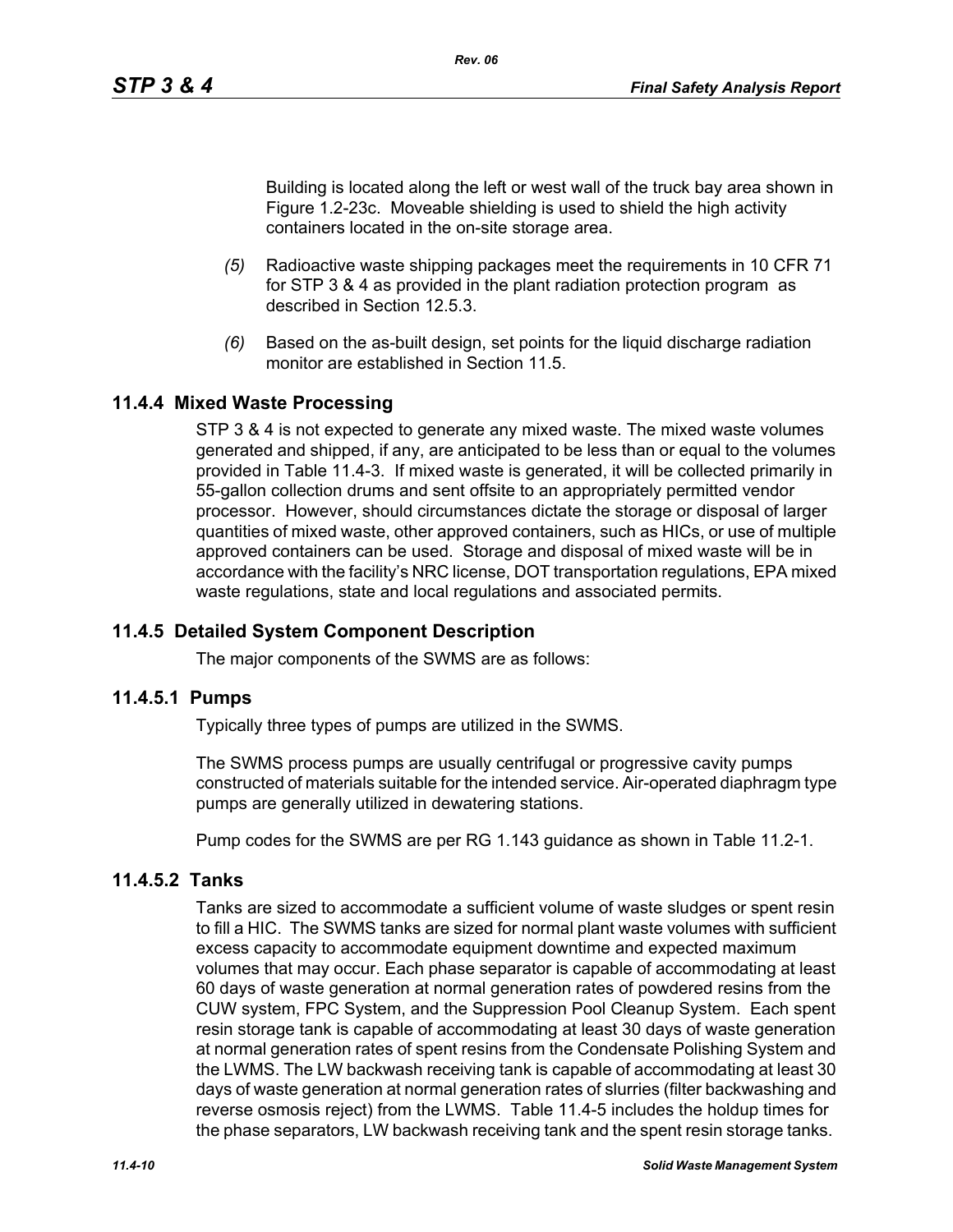The tanks are constructed of stainless steel to provide a low corrosion rate during normal operation. They are provided with mixing eductors and/or air spargers. The capability exists to sample all SWMS tanks. All SWMS tanks are vented through a filtration unit and the exhausted air is eventually discharged via the radwaste building HVAC system into the plant vent.

Each collection tank compartment is designed to contain the maximum liquid inventory in the event that the tank ruptures. Each collection tank compartment is steel-lined up to a height equivalent to the tank capacity in the room as described in Section 15.7.3.1.

The vent and overflow nozzles of the spent resin tank are equipped with fine mesh screens to minimize spread of particulate contamination to the radwaste tank vent system.

Tank codes for the SWMS are per RG 1.143 guidance as shown in Table 11.2-1.

# **11.4.5.3 Piping**

Piping used for hydraulic transport of slurries such as ion exchange resins, filter backwash (sludge), and waste tank sludge are specifically designed to assure troublefree operation. Pipe flow velocities are sufficient to maintain a flow regime appropriate to the slurry being transported (ion exchange resins, filter backwash, or tank sludge). An adequate water/solids ratio is maintained throughout the transfer. Slurry piping is provided with manual and automatic flushing with a sufficient water volume to flush the pipe clean after each use, i.e., at least two pipe volumes.

Piping codes for the SWMS are per RG 1.143 guidance as shown in Table 11.2-1.

# **11.4.5.4 Venting**

Exhaust ventilation is described in Section 9.4.

# **11.4.5.5 Mobile Dewatering Processing Subsystem**

The radwaste treatment systems include modular mobile system skids that are designed to be readily replaced during the life of the plant. In-plant supply and return connections from permanently installed equipment to the mobile system are provided to ensure operational flexibility.

The mobile subsystem consists of equipment modules, with subcomponents, piping and instrumentation and controls necessary to operate the subsystem. Components are in module(s) designed for installation and replacement due to component failure and/or technology upgrade. The modules include shielding required between the radiation sources of the modules and access and service areas in the radwaste building. The modules are permanently installed in the radwaste building.

The SWMS mobile dewatering processing system is located in the Liquid Waste Treatment System bay area of the radwaste building to allow truck access and mobile system skid loading and unloading. Modular shield walls are provided in the RW to allow shield walls to be constructed, as necessary, to minimize exposure to personnel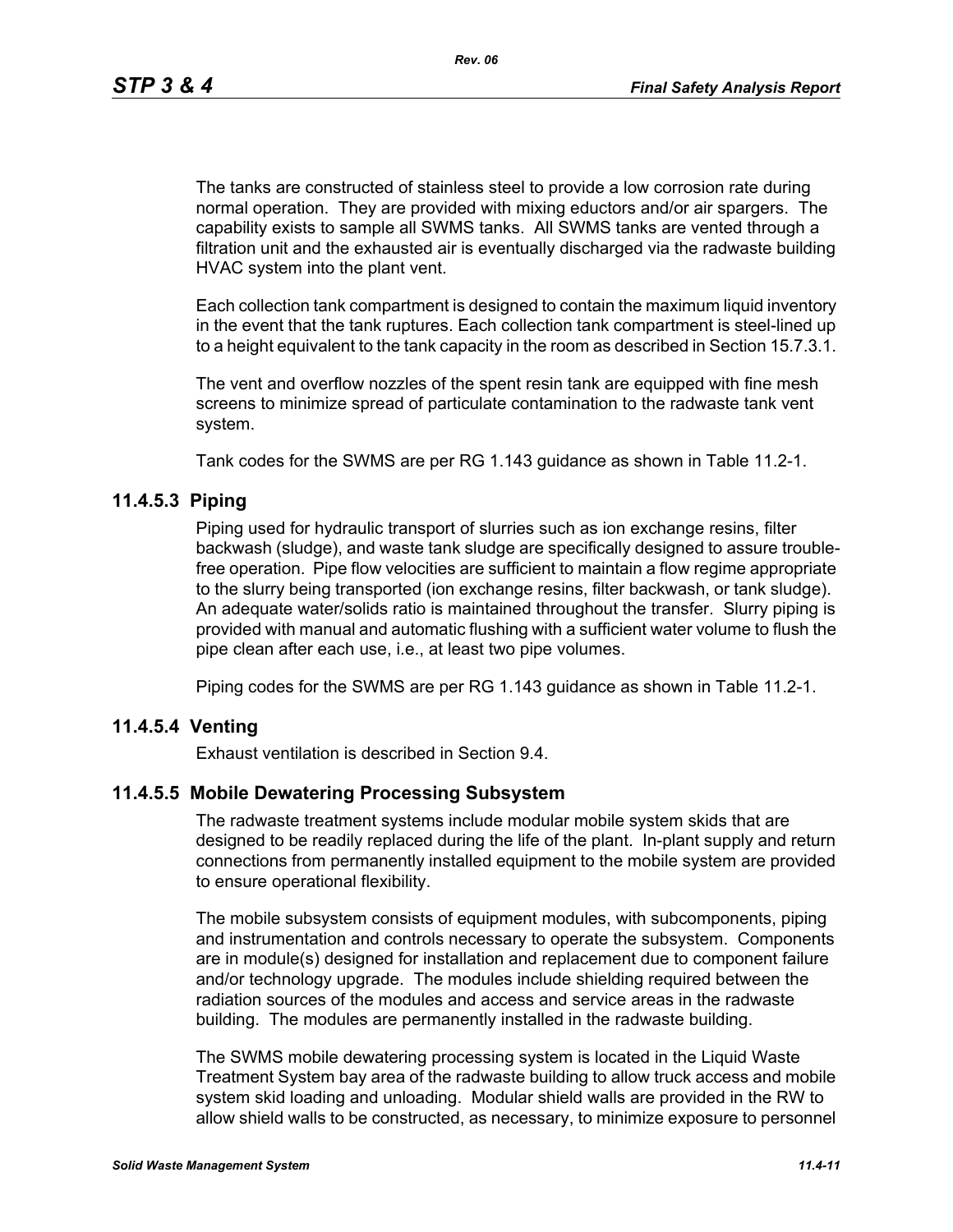during operation and routine maintenance. Solid radwaste processing is performed using mobile dewatering processing subsystem.

The mobile dewatering processing subsystem is comprised of dewatering fillhead assembly, dewatering pump skid, *waste* control valves, control console and dewatering container. The fillhead assembly is provided with a level detection system, a camera and light assembly, a mechanical level indicator and a temperature measurement. The dewatering containers include both HICs and carbon steel liners. The containers internal design includes elaborate filtration arrays, for dewatering the varying resin and filtration media. The mobile dewatering processing equipment is anticipated to be modernized as more effective technologies are discovered and proved throughout the life of plant operation. To effect this modernization, the various systems, structures and components associated with the mobile dewatering processing system may be grouped or associated on or in skids or assemblies, including ancillary equipment such as instrumentation, electrical components, mounting connections. The mobile dewatering processing subsystem is connected to the SWMS tanks and pumps as shown in Figure 11.2-2.

Solid waste system permanent equipment (tanks and pumps) is described throughout Section 11.4. Liquid waste processing is described in Section 11.2. Ventilation is described in Section 9.4. Instrumentation requirements are described in Section 11.4.5.

# **11.4.6 Testing and Inspection Requirements**

The SWMS is tested during the preoperational test program as discussed in 14.2.12.1.75. The SWMS equipment will be performance tested to demonstrate conformance with design process capabilities. An integrity test is performed on the system upon completion.

Provisions are made for periodic inspection of major components to ensure capability and integrity of the systems. Display devices are provided to indicate parameters (such as process radiation levels) required in routine testing and inspection.

# **11.4.7 Instrumentation Requirements**

The SWMS is operated and monitored from the radwaste control room or local operating stations within the facility. Major system parameters, i.e., tank levels, process flow rates, etc., are indicated and alarmed to provide operational information and performance assessment. Priority system alarms (such as process radiation levels) are repeated in the main control room. Instruments, including back flushing provisions, are located in low radiation areas when possible, as described in Section 12.3. These back flushing provisions are designed with the guidance of IE Bulletin 80- 10.

Requirements for sampling are set forth in Subsection 9.3.2.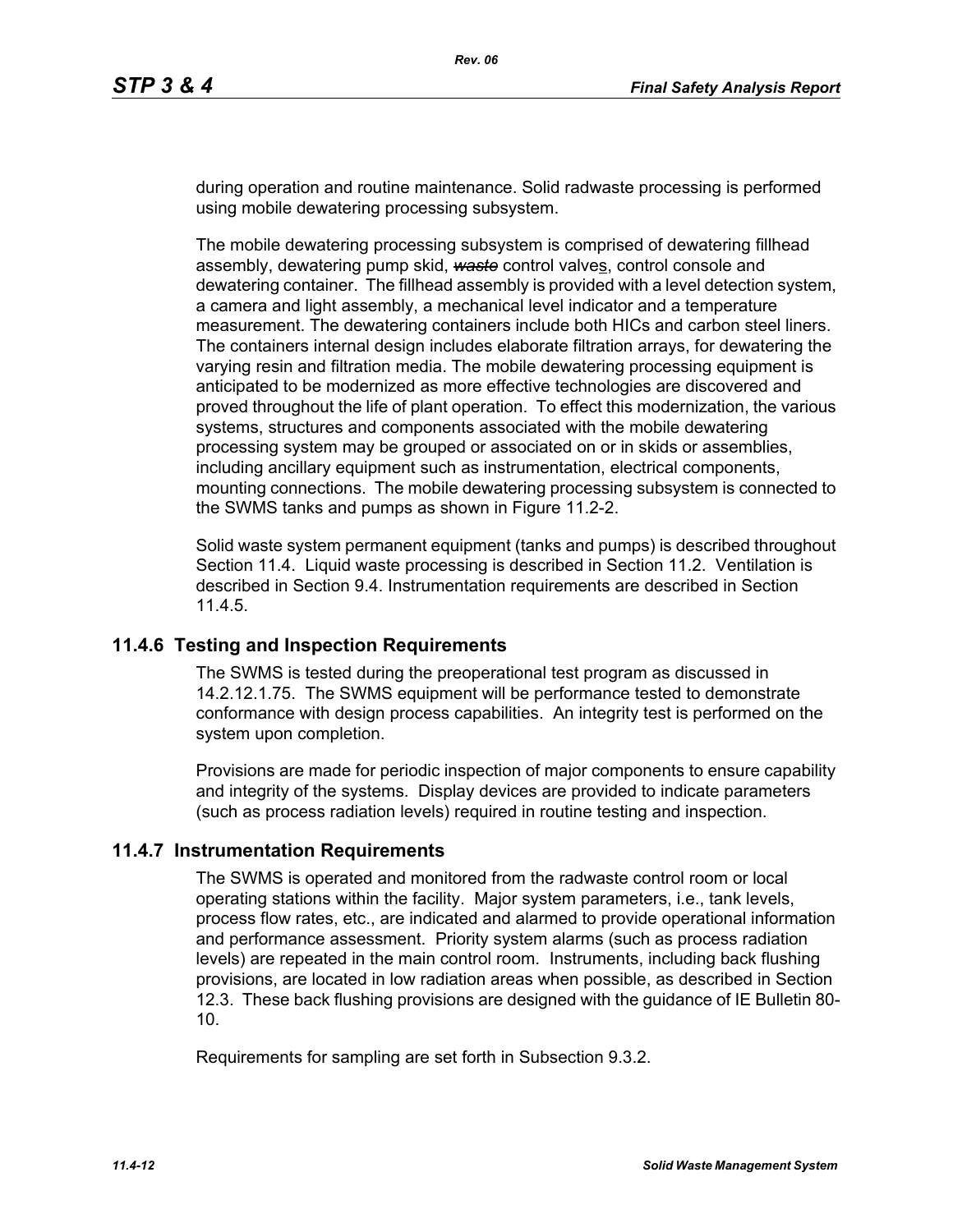# **11.4.8 References**

11.4-1 ANSI 55.1 –July 28, 1992, American National Standard for Solid Radioactive Waste Processing System for Light Water Reactor Plants.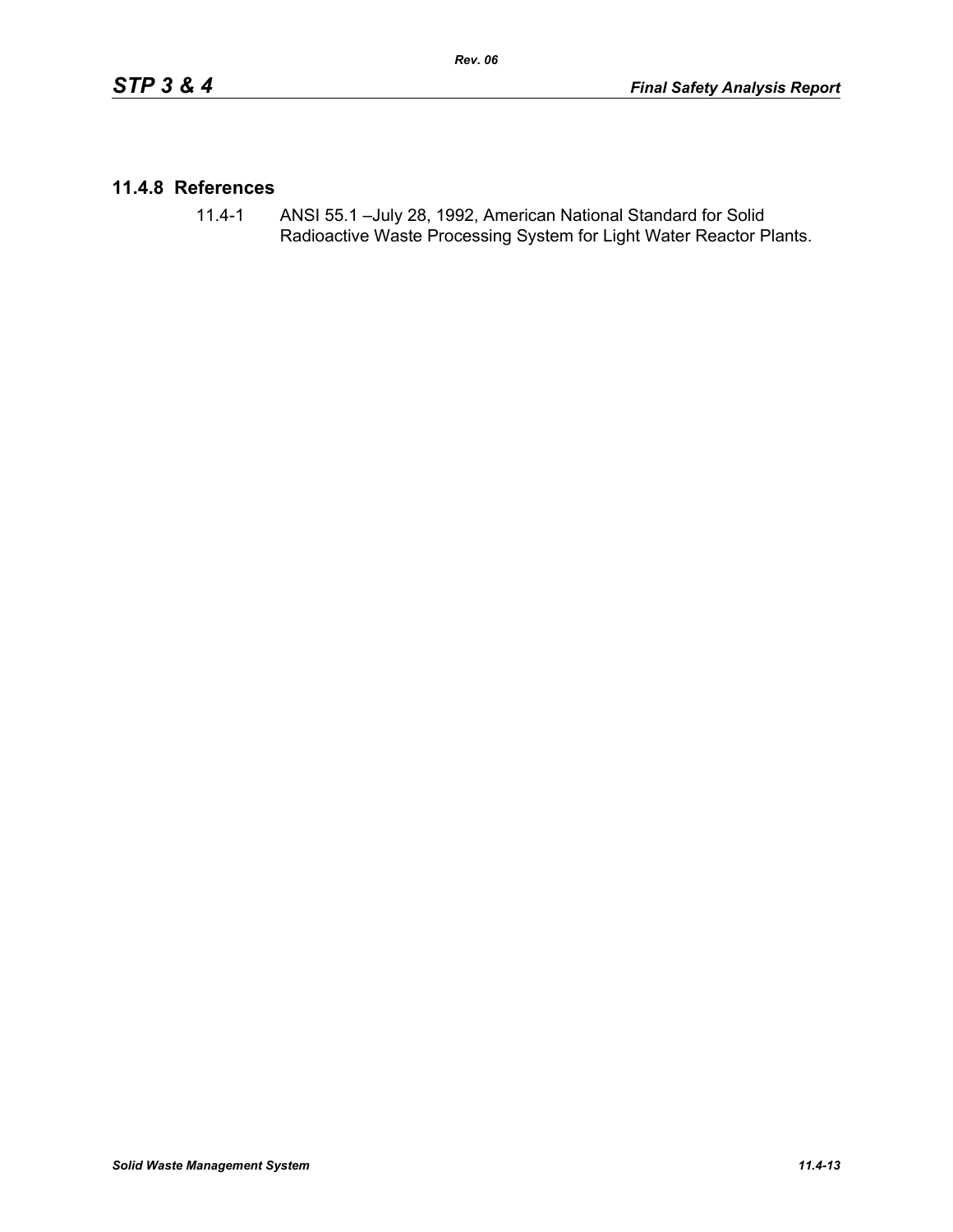| Table 11.4-1 Expected Waste Volume Generated Annually by Each "Wet" Solid Waste and |
|-------------------------------------------------------------------------------------|
| <b>Tank Capacities</b>                                                              |

| <b>Wet Waste Source</b>                        | Volume Generated (m <sup>3</sup> /yr) | <b>Typical Waste Classification</b> |
|------------------------------------------------|---------------------------------------|-------------------------------------|
| CUW F/D sludge <sup>(a)</sup>                  | 4.7                                   | B                                   |
| FPC F/C sludge $(a)$                           | 1.8                                   | В                                   |
| Condensate Filter sludge <sup>(a)</sup>        | 4.6                                   | A                                   |
| LCW Filter B sludge <sup>(b)</sup>             | 0.6                                   | A                                   |
| HCW Filter B sludge(b)                         | 2.4                                   | A                                   |
| HCW Filter A sludge <sup>(e)</sup>             | 1.4                                   | А                                   |
| HCW Reverse Osmosis Unit Reject <sup>(b)</sup> | 73.0                                  | A                                   |
| Condensate Demineralizer resin <sup>(c)</sup>  | 18.0                                  | A                                   |
| LCW Demineralizer resin <sup>(d)</sup>         | 1.8                                   | A                                   |
| HCW Demineralizer resin <sup>(d)</sup>         | 1.8                                   | A                                   |

(a) The first three items in the table above are stored in either of two CUW phase separators which have a capacity of 100  $m<sup>3</sup>$ each. During a normal period these three wastes are generated at a rate of about  $2m<sup>3</sup>$  in 60 days.

(b) The LCW and HCW sludge (including RO reject) are stored in the LW backwash receiving tank. The LW backwash receiving tank has a capacity of 50  $\text{m}^3$ . During a normal period about 10  $\text{m}^3$  is generated in 30 days.

(c) The condensate demineralizer resin is stored in one of the two spent resin storage tanks, each has a capacity of 50  $m<sup>3</sup>$ . During a normal period spent resin is generated at a rate of about 2m<sup>3</sup> in 30 days.

(d) The LCW and HCW demineralizers resin is stored in the one of the two spent resin storage tanks, each has a capacity of 50  $\text{m}^3$ . During a normal period spent resin is generated at a rate of about  $4\text{m}^3$  every 365 days.

(e) The HCW Filter A sludge of 1.4  $m<sup>3</sup>$  is generated every 365 days and collected in a container.

Thus, the storage requirements in BTP ETSB 11.3, Part B.III.1 are met.

|  | Table 11.4-2 Estimate of Expected Annual "Dry" Solid Wastes |  |  |  |
|--|-------------------------------------------------------------|--|--|--|
|--|-------------------------------------------------------------|--|--|--|

| Dry Waste Source   | Volume Generated(m <sup>3</sup> /yr) |  |
|--------------------|--------------------------------------|--|
| Combustible waste  | 225                                  |  |
| Compactible waste  | 38                                   |  |
| <b>Other waste</b> | 100                                  |  |

| <b>Waste Type</b>        | <b>Shipped Volume</b><br>$(m^3/yr)$ |
|--------------------------|-------------------------------------|
| <b>Combustible Waste</b> | 225                                 |
| Compactable Waste        | 38                                  |
| Resins and Sludges       | 110                                 |
| <b>Other Waste</b>       | 100                                 |
| Mixed Waste              | 0.5                                 |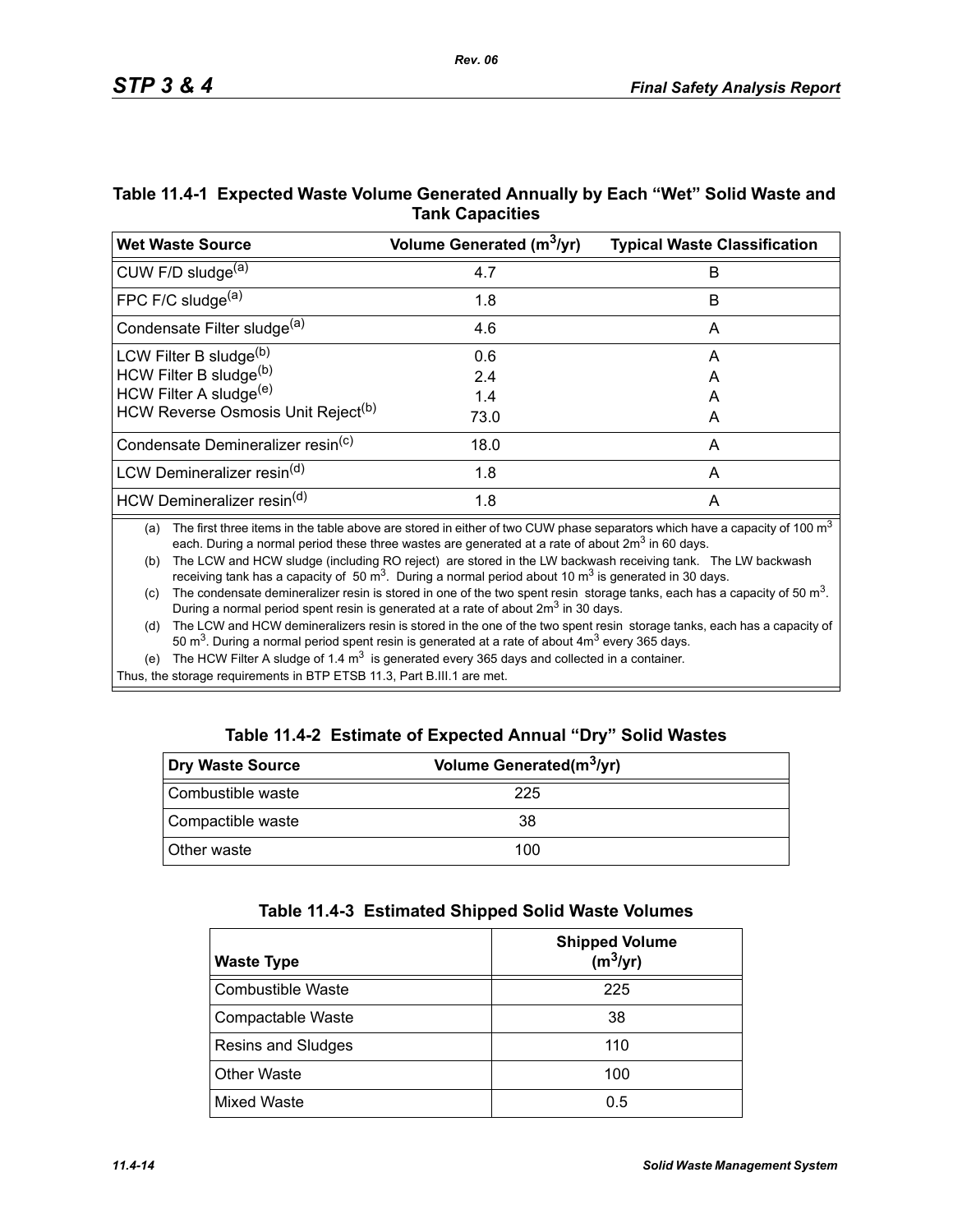| Component                                    | Quantity       | <b>Standards</b>                                                             | <b>Type</b>                                                    | Internal<br>Vol per<br>tank $(m^3)$ | <b>Design</b><br><b>Pressure</b><br>(kg/cm <sup>2</sup> ) | Design<br><b>Temp</b><br>$(^{\circ}C)$ | <b>Normal</b><br>Operating<br><b>Pressure</b><br>(kg/cm <sup>2</sup> ) | <b>Normal</b><br>Operating<br>Temp (°C) | <b>Material</b> |
|----------------------------------------------|----------------|------------------------------------------------------------------------------|----------------------------------------------------------------|-------------------------------------|-----------------------------------------------------------|----------------------------------------|------------------------------------------------------------------------|-----------------------------------------|-----------------|
| <b>Tanks</b>                                 |                |                                                                              |                                                                |                                     |                                                           |                                        |                                                                        |                                         |                 |
| <b>CUW Backwash</b><br><b>Receiving Tank</b> | $\mathbf{1}$   | API-650/API-620                                                              | Cylindrical,<br>Vertical                                       | 28                                  | atm                                                       | 80                                     | atm                                                                    | 66                                      | SS              |
| CF Backwash<br>Receiving Tank                | $\mathbf 1$    | API-650/API-620                                                              | Cylindrical,<br>Vertical                                       | 60                                  | atm                                                       | 80                                     | atm                                                                    | 66                                      | SS              |
| LW Backwash<br><b>Receiving Tank</b>         | $\mathbf{1}$   | API-650/API-620                                                              | Cylindrical,<br>Vertical                                       | 50                                  | atm                                                       | 80                                     | atm                                                                    | 66                                      | SS              |
| Spent Resin<br>Storage Tank                  | $\overline{2}$ | API-650/API-620                                                              | Cylindrical,<br>Vertical                                       | 50                                  | atm                                                       | 80                                     | atm                                                                    | 66                                      | SS              |
| <b>Phase Separator</b>                       | $\overline{2}$ | API-650/API-620                                                              | Cylindrical,<br>Vertical                                       | 100                                 | atm                                                       | 80                                     | atm                                                                    | 66                                      | SS              |
| <b>CUW Backwash</b><br><b>Transfer Pump</b>  | $\overline{2}$ | API-610; API-674;<br>API-675; ASME<br>Code Section VIII,<br>Div. 1 or Div. 2 | Centrifugal or<br>Progressive<br>Cavity/<br>Mechanical<br>Seal | 120                                 | 20                                                        | 80                                     | 10                                                                     | 66                                      | SS              |
| CF Backwash<br><b>Transfer Pump</b>          | $\overline{2}$ | API-610; API-674;<br>API-675; ASME<br>Code Section VIII,<br>Div. 1 or Div. 2 | Centrifugal or<br>Progressive<br>Cavity/<br>Mechanical<br>Seal | 120                                 | 20                                                        | 80                                     | 10                                                                     | 66                                      | SS              |

*STP 3 & 4*

11.4-15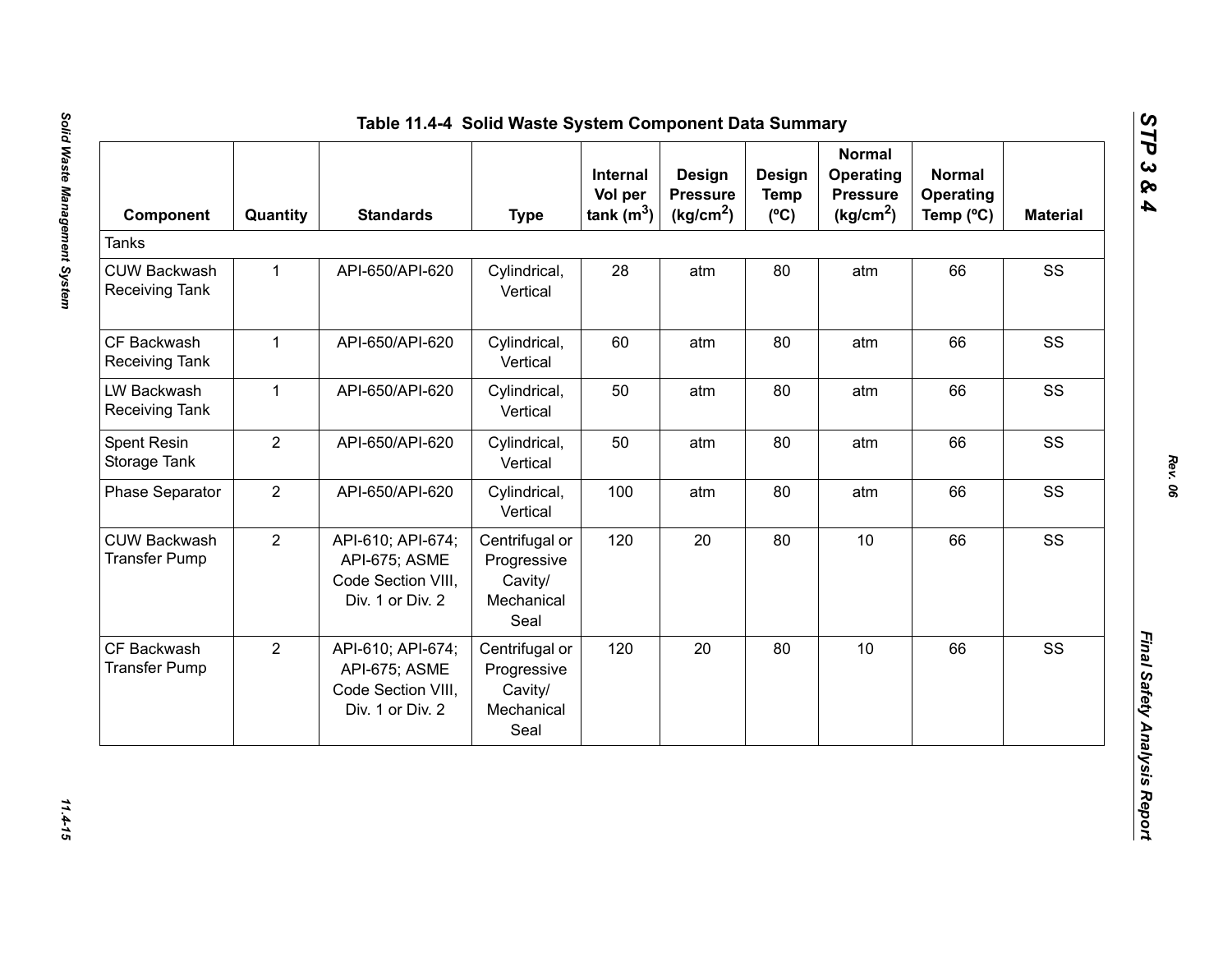|                                                                            | Table 11.4-4 Solid Waste System Component Data Summary (Continued) |                                                                              |                                                                |                                            |                                                    |                                        |                                                                        |                                         |                       |  |  |
|----------------------------------------------------------------------------|--------------------------------------------------------------------|------------------------------------------------------------------------------|----------------------------------------------------------------|--------------------------------------------|----------------------------------------------------|----------------------------------------|------------------------------------------------------------------------|-----------------------------------------|-----------------------|--|--|
| Component                                                                  | Quantity                                                           | <b>Standards</b>                                                             | <b>Type</b>                                                    | <b>Internal</b><br>Vol per<br>tank $(m^3)$ | Design<br><b>Pressure</b><br>(kg/cm <sup>2</sup> ) | Design<br><b>Temp</b><br>$(^{\circ}C)$ | <b>Normal</b><br>Operating<br><b>Pressure</b><br>(kg/cm <sup>2</sup> ) | <b>Normal</b><br>Operating<br>Temp (°C) | <b>Material</b>       |  |  |
| LW Backwash<br><b>Transfer Pump</b>                                        | $\overline{2}$                                                     | API-610; API-674;<br>API-675; ASME<br>Code Section VIII,<br>Div. 1 or Div. 2 | Centrifugal or<br>Progressive<br>Cavity/<br>Mechanical<br>Seal | 120                                        | 20                                                 | 80                                     | 10                                                                     | 66                                      | SS                    |  |  |
| Phase Separator<br>Decant Pump                                             | 2                                                                  | API-610; API-674;<br>API-675; ASME<br>Code Section VIII.<br>Div. 1 or Div. 2 | Centrifugal/<br>Mechanical<br>Seal                             | 10                                         | 20                                                 | 80                                     | 10                                                                     | 66                                      | SS                    |  |  |
| <b>Phase Separator</b><br>Slurry<br>Recirculation/<br><b>Transfer Pump</b> | $\overline{2}$                                                     | API-610; API-674;<br>API-675; ASME<br>Code Section VIII,<br>Div. 1 or Div. 2 | Centrifugal or<br>Progressive<br>Cavity/<br>Mechanical<br>Seal | 200                                        | 20                                                 | 80                                     | 10                                                                     | 66                                      | SS                    |  |  |
| Spent Resin<br>Decant Pump                                                 | $\overline{2}$                                                     | API-610; API-674;<br>API-675; ASME<br>Code Section VIII.<br>Div. 1 or Div. 2 | Centrifugal/<br>Mechanical<br>Seal                             | 10                                         | 20                                                 | 80                                     | 10                                                                     | 66                                      | SS                    |  |  |
| <b>Spent Resin</b><br>Slurry<br>Recirculation/<br><b>Transfer Pump</b>     | $\overline{2}$                                                     | API-610; API-674;<br>API-675; ASME<br>Code Section VIII.<br>Div. 1 or Div. 2 | Centrifugal or<br>Progressive<br>Cavity/<br>Mechanical<br>Seal | 100                                        | 20                                                 | 80                                     | 10                                                                     | 66                                      | SS                    |  |  |
| Mobile Dewatering Processing Subsystem                                     |                                                                    |                                                                              |                                                                |                                            |                                                    |                                        |                                                                        |                                         |                       |  |  |
| Mobile<br>Dewatering<br>Processing<br>Subsystem                            | $\mathbf{1}$                                                       | RG 1.1.43<br>(as applicable to<br>components)                                | <b>NA</b>                                                      | <b>NA</b>                                  | <b>NA</b>                                          | <b>NA</b>                              | <b>NA</b>                                                              | <b>NA</b>                               | Based on<br>component |  |  |

*Solid Waste Management System* 

Solid Waste Management System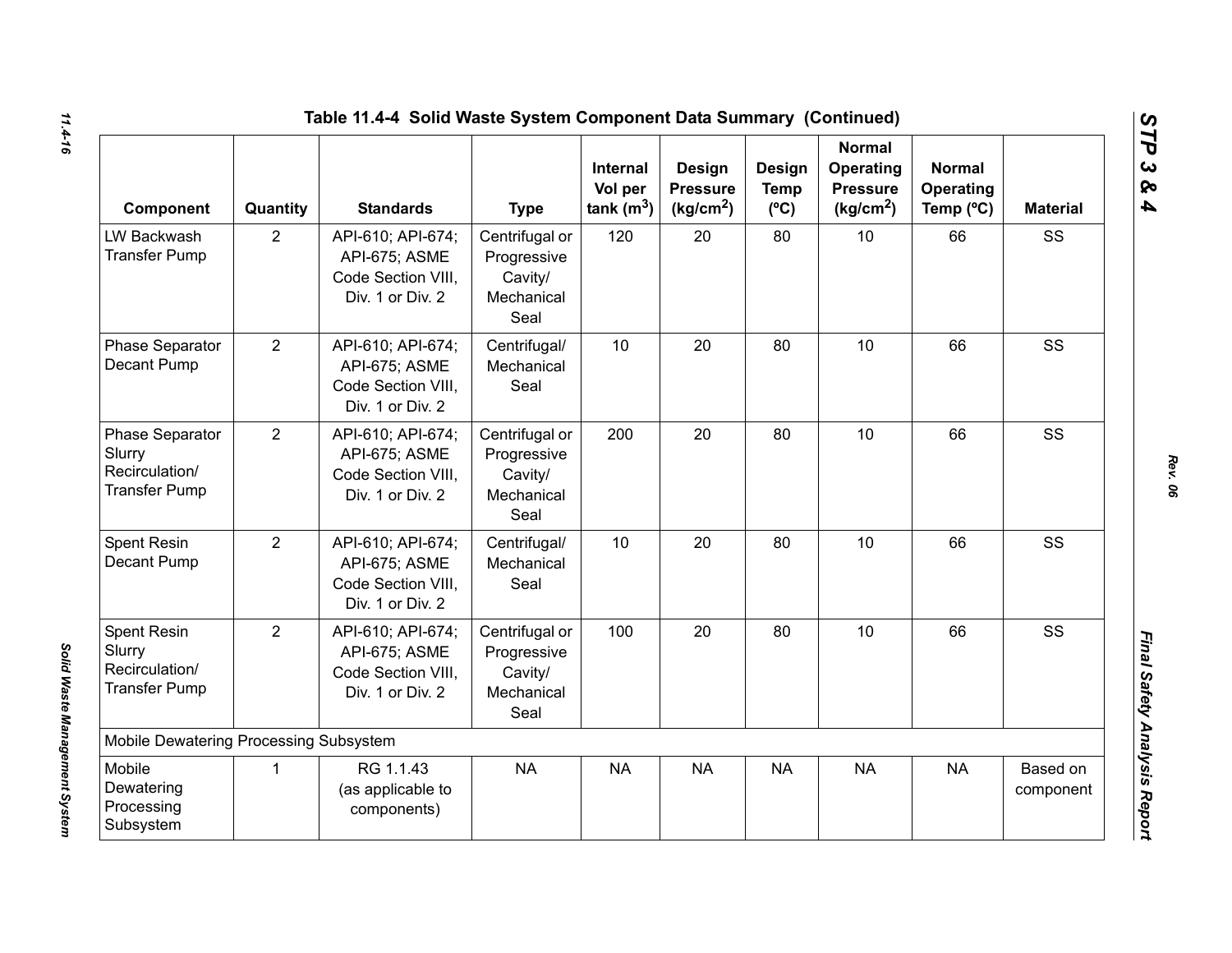| <b>Wet Waste Source</b>                                                                                                                                                                                  | <b>Volume</b><br>Generate<br>d (m $3$ /yr) | <b>Batch</b><br><b>Frequenc</b><br>y (days) | <b>Batch</b><br>Volume<br>(m <sup>3</sup> ) | <b>Batch</b><br><b>Transfer</b><br><b>Mixture</b><br><b>Factor</b> | <b>Total</b><br><b>Batch</b><br><b>Transfer</b><br><b>Volume</b><br>(m <sup>3</sup> ) | <b>Designated</b><br><b>Storage</b><br>Unit(s)                                                          | <b>Storage</b><br>Unit<br>Capacity<br>(m <sup>3</sup> ) | <b>Combined</b><br><b>Batch</b><br>Volume per<br><b>Designated</b><br><b>Storage Unit</b><br>(m <sup>3</sup> ) | <b>Number</b><br>of<br><b>Batches</b><br>per<br>Storage-<br>Unit | Holdup<br><b>Time</b><br>$(days)^{(c)}$ |  |
|----------------------------------------------------------------------------------------------------------------------------------------------------------------------------------------------------------|--------------------------------------------|---------------------------------------------|---------------------------------------------|--------------------------------------------------------------------|---------------------------------------------------------------------------------------|---------------------------------------------------------------------------------------------------------|---------------------------------------------------------|----------------------------------------------------------------------------------------------------------------|------------------------------------------------------------------|-----------------------------------------|--|
| CUW F/D sludge                                                                                                                                                                                           | $4.7^{(a)}$                                | $60^{(a)}$                                  | 0.77                                        | 8.0                                                                | 6.18                                                                                  | Phase<br>Separator A                                                                                    | 100                                                     | 8.55                                                                                                           | 11.7                                                             | 702                                     |  |
| FPC F/C sludge                                                                                                                                                                                           | $1.8^{(a)}$                                | $60^{(a)}$                                  | 0.30                                        | 8.0                                                                | 2.37                                                                                  |                                                                                                         |                                                         |                                                                                                                |                                                                  |                                         |  |
| <b>Condensate Filter</b><br>sludge                                                                                                                                                                       | 4.6 <sup>(a)</sup>                         | $60^{(a)}$                                  | 0.76                                        | 5.0                                                                | 3.78                                                                                  | Phase<br>Separator B                                                                                    | 100                                                     | 3.78                                                                                                           | 26.4                                                             | 1587                                    |  |
| LCW Filter B sludge                                                                                                                                                                                      | 0.6                                        | 30                                          | 0.05                                        | 5.0                                                                | 0.25                                                                                  | LW Backwash<br>Receiving Tank                                                                           | 50                                                      | 13.23                                                                                                          | 3.8                                                              | 113                                     |  |
| <b>HCW Filter B sludge</b>                                                                                                                                                                               | 2.4                                        | 30                                          | 0.20                                        | 5.0                                                                | 0.99                                                                                  |                                                                                                         |                                                         |                                                                                                                |                                                                  |                                         |  |
| <b>HCW Reverse</b><br>Osmosis Unit Reject                                                                                                                                                                | 73.0                                       | 30                                          | 6.00                                        | 2.0                                                                | 12.00                                                                                 |                                                                                                         |                                                         |                                                                                                                |                                                                  |                                         |  |
| <b>HCW Filter A sludge</b><br>(charcoal) <sup>(b)</sup>                                                                                                                                                  | 1.4                                        | 365                                         | 1.40                                        | 8.0                                                                | 11.20                                                                                 | Spent Resin<br>Storage Tank B                                                                           | 50                                                      | 40.00                                                                                                          | 1.3                                                              | 456                                     |  |
| <b>LCW Demineralizer</b><br>resin                                                                                                                                                                        | 1.8                                        | 365                                         | 1.80                                        | 8.0                                                                | 14.40                                                                                 |                                                                                                         |                                                         |                                                                                                                |                                                                  |                                         |  |
| <b>HCW Demineralizer</b><br>resin                                                                                                                                                                        | 1.8                                        | 365                                         | 1.80                                        | 8.0                                                                | 14.40                                                                                 |                                                                                                         |                                                         |                                                                                                                |                                                                  |                                         |  |
| Condensate<br>Demineralizer resin                                                                                                                                                                        | $18.0^{(a)}$                               | $30^{(a)}$                                  | 1.48                                        | 8.0                                                                | 11.84                                                                                 | Spent Resin<br>Storage Tank A                                                                           | 50                                                      | 11.84                                                                                                          | 4.2                                                              | 127                                     |  |
| Notes:<br>(a)<br>Spent charcoal from HCW Filter A is normally sent to a container.<br>(b)<br>The holdup time for each storage tank meets the storage requirements in BTP ETSB 11.3, Part B.III.1.<br>(c) |                                            |                                             |                                             |                                                                    |                                                                                       | Values from ABWR DCD Chapter 11, Section 11.4 Solid Waste Management System Table 11.4-1 for CUW F/D, . |                                                         |                                                                                                                |                                                                  |                                         |  |

 $11.4 - 17$ 

*STP 3 & 4*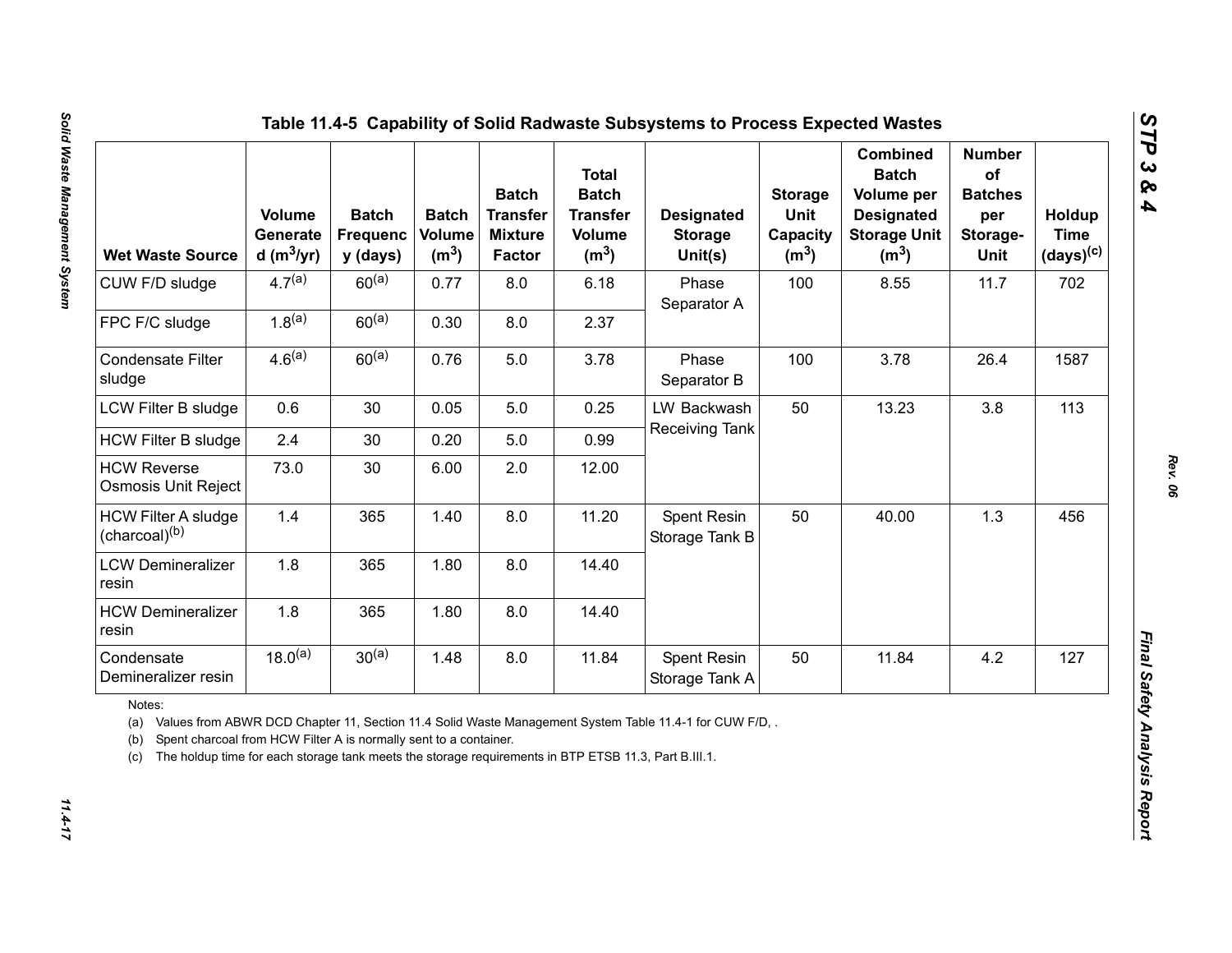| <b>Solid Waste</b>                               | Volume<br>Generate<br>d<br>$(m^3/yr)^{(a)}$ | Volume<br>Generated<br>$(m^3)$<br>6 months) | <b>Radwaste</b><br>Container<br><b>Type and</b><br><b>Max Weight</b> | <b>Diameter</b><br>of<br>Outside<br>Radwaste<br><b>Container</b><br>(m) | Radwaste<br><b>Container</b><br><b>Usable</b><br>Volume<br>(m <sup>3</sup> ) | <b>Quantity of</b><br><b>Containers</b><br>$(6$ months) | 10%<br><b>Container</b><br>Increase for<br><b>Filling</b><br>Inefficiency<br>(6 months) | Footprint  <br>Area<br>needed<br>(m <sup>2</sup> ) | <b>Adjusted</b><br><b>Footprint</b><br>Area for 2-<br>High<br><b>Stacking</b><br>(m <sup>2</sup> ) | 20%<br><b>Increase</b><br><b>Footprint</b><br>Area for<br>Passage<br>Ways $(m^2)$ | <b>Maximum</b><br>Weight of<br><b>Filled</b><br><b>Containers</b><br>(kg) |
|--------------------------------------------------|---------------------------------------------|---------------------------------------------|----------------------------------------------------------------------|-------------------------------------------------------------------------|------------------------------------------------------------------------------|---------------------------------------------------------|-----------------------------------------------------------------------------------------|----------------------------------------------------|----------------------------------------------------------------------------------------------------|-----------------------------------------------------------------------------------|---------------------------------------------------------------------------|
| CUW F/D sludge                                   | 4.7                                         | 2.35                                        | <b>HIC</b><br>$(20,000$ lbs)                                         | 1.9                                                                     | 5.13                                                                         | 1                                                       | 1.1                                                                                     | 4.05                                               | 4.05                                                                                               | 4.85                                                                              | 9979                                                                      |
| FPC F/C sludge                                   | 1.8                                         | 0.90                                        | <b>HIC</b><br>$(20,000$ lbs)                                         | 1.9                                                                     | 5.13                                                                         | $\mathbf{1}$                                            | 1.1                                                                                     | 4.05                                               | 4.05                                                                                               | 4.85                                                                              | 9979                                                                      |
| Condensate Filter<br>sludge                      | 4.6                                         | 2.30                                        | <b>HIC</b><br>$(20,000$ lbs)                                         | 1.9                                                                     | 5.13                                                                         | $\mathbf{1}$                                            | 1.1                                                                                     | 4.05                                               | 4.05                                                                                               | 4.85                                                                              | 9979                                                                      |
| LCW Filter B sludge                              | 0.6                                         | 0.30                                        | <b>HIC</b><br>$(20,000$ lbs)                                         | 1.9                                                                     | 5.13                                                                         | $\mathbf{1}$                                            | $1.1$                                                                                   | 4.05                                               | 4.05                                                                                               | 4.85                                                                              | 9979                                                                      |
| <b>HCW Filter B sludge</b>                       | 2.4                                         | 1.20                                        | <b>HIC</b><br>$(20,000$ lbs)                                         | 1.9                                                                     | 5.13                                                                         | $\mathbf{1}$                                            | 1.1                                                                                     | 4.05                                               | 4.05                                                                                               | 4.85                                                                              | 9979                                                                      |
| <b>HCW Reverse</b><br><b>Osmosis Unit Reject</b> | 73.0                                        | 36.50                                       | <b>HIC</b><br>$(20,000$ lbs)                                         | 1.9                                                                     | 5.13                                                                         | 8                                                       | 8.8                                                                                     | 32.36                                              | 32.36                                                                                              | 38.84                                                                             | 79832                                                                     |
| <b>Total (Rounded Up)</b>                        |                                             |                                             |                                                                      |                                                                         |                                                                              | 13                                                      | 15                                                                                      | 53.00                                              | 53.00                                                                                              | 64.00                                                                             | 129727                                                                    |
| <b>HCW Filter A sludge</b><br>(Charcoal)         | 1.4                                         | 0.70                                        | <b>HIC</b><br>$(20,000$ lbs)                                         | 1.9                                                                     | 5.13                                                                         | $\mathbf{1}$                                            | $1.1$                                                                                   | 4.05                                               | 4.05                                                                                               | 4.85                                                                              | 9979                                                                      |
| <b>LCW Demineralizer</b><br>resin                | 1.8                                         | 0.90                                        | <b>HIC</b><br>$(20,000$ lbs)                                         | 1.9                                                                     | 5.13                                                                         | $\mathbf{1}$                                            | 1.1                                                                                     | 4.05                                               | 4.05                                                                                               | 4.85                                                                              | 9979                                                                      |
| <b>HCW Demineralizer</b><br>resin                | 1.8                                         | 0.90                                        | <b>HIC</b><br>$(20,000$ lbs)                                         | 1.9                                                                     | 5.13                                                                         | 1                                                       | 1.1                                                                                     | 4.05                                               | 4.05                                                                                               | 4.85                                                                              | 9979                                                                      |
| Condensate<br>Demineralizer resin                | 18.0                                        | 9.00                                        | <b>HIC</b><br>$(20,000$ lbs)                                         | 1.9                                                                     | 5.13                                                                         | $\overline{2}$                                          | $2.2\,$                                                                                 | 8.09                                               | 8.09                                                                                               | 9.71                                                                              | 19958                                                                     |
| <b>Total (Rounded Up)</b>                        |                                             |                                             |                                                                      |                                                                         |                                                                              | 5 <sup>5</sup>                                          | 6                                                                                       | 21.00                                              | 21.00                                                                                              | 25.00                                                                             | 49895                                                                     |

*STP 3 & 4*